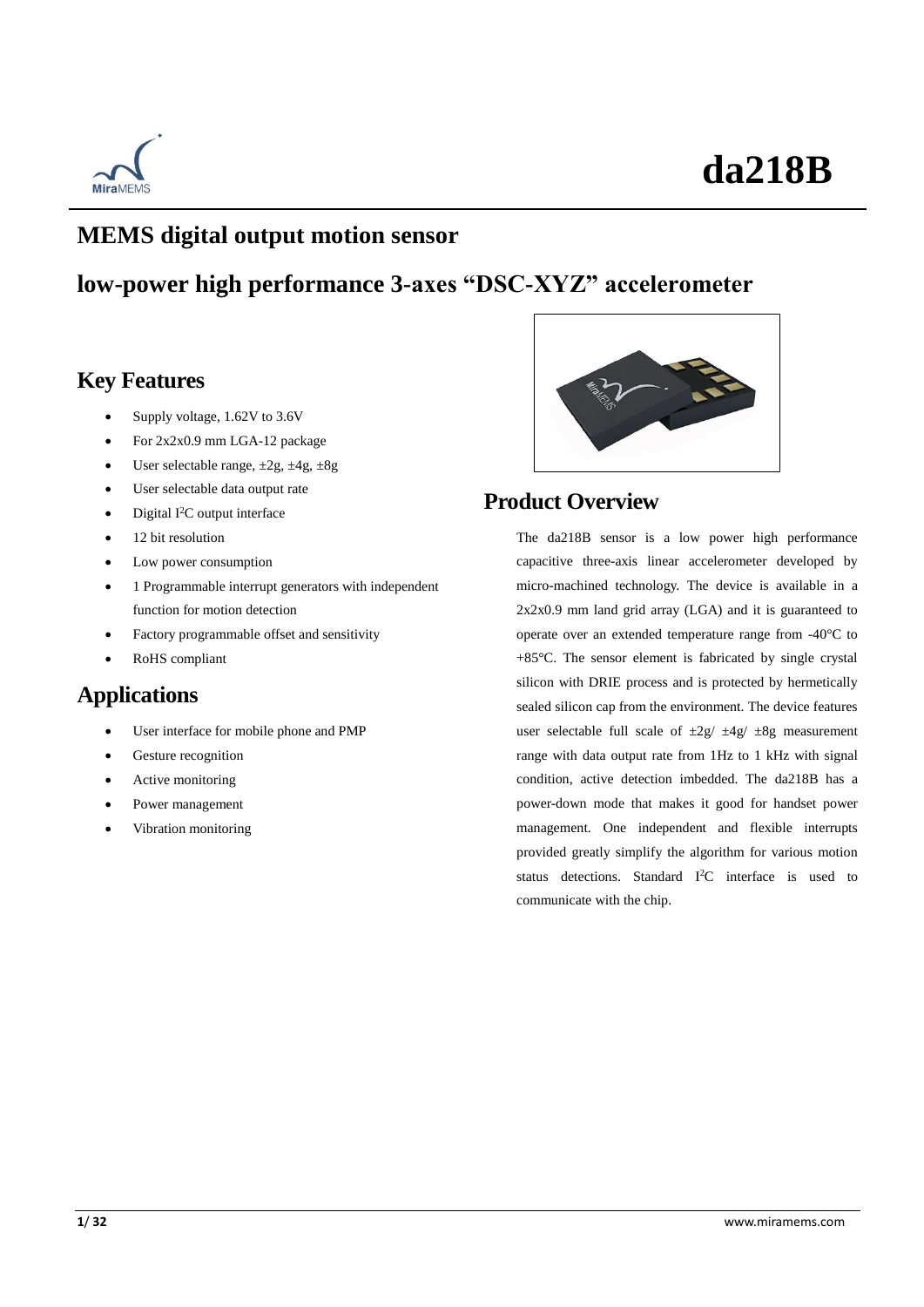### **Content**

|    | 1.1.   |  |
|----|--------|--|
|    | 1.2.   |  |
| 2. |        |  |
|    | 2.1.   |  |
|    | 2.2.   |  |
|    | 2.3.   |  |
| 3. |        |  |
|    | 3.1.   |  |
|    | 3.1.1. |  |
|    | 3.2.   |  |
|    | 3.2.1. |  |
| 4. |        |  |
|    | 4.1.   |  |
|    | 4.1.1. |  |
|    | 4.1.2. |  |
|    | 4.2.   |  |
|    | 4.2.1. |  |
|    | 4.2.2. |  |
|    | 4.2.3. |  |
|    | 4.3.   |  |
|    | 4.3.1. |  |
|    | 4.3.2. |  |
|    | 4.3.3. |  |
|    | 4.3.4. |  |
|    | 4.3.5. |  |
| 5. |        |  |
| 6. |        |  |
| 7. |        |  |
|    | 7.1.   |  |
|    | 7.2.   |  |
|    | 7.3.   |  |
|    | 7.4.   |  |
|    | 7.5.   |  |
|    | 7.6.   |  |
|    | 7.7.   |  |
|    | 7.8.   |  |
|    | 7.9.   |  |
|    | 7.10.  |  |
|    | 7.11.  |  |
|    | 7.12.  |  |
|    | 7.13.  |  |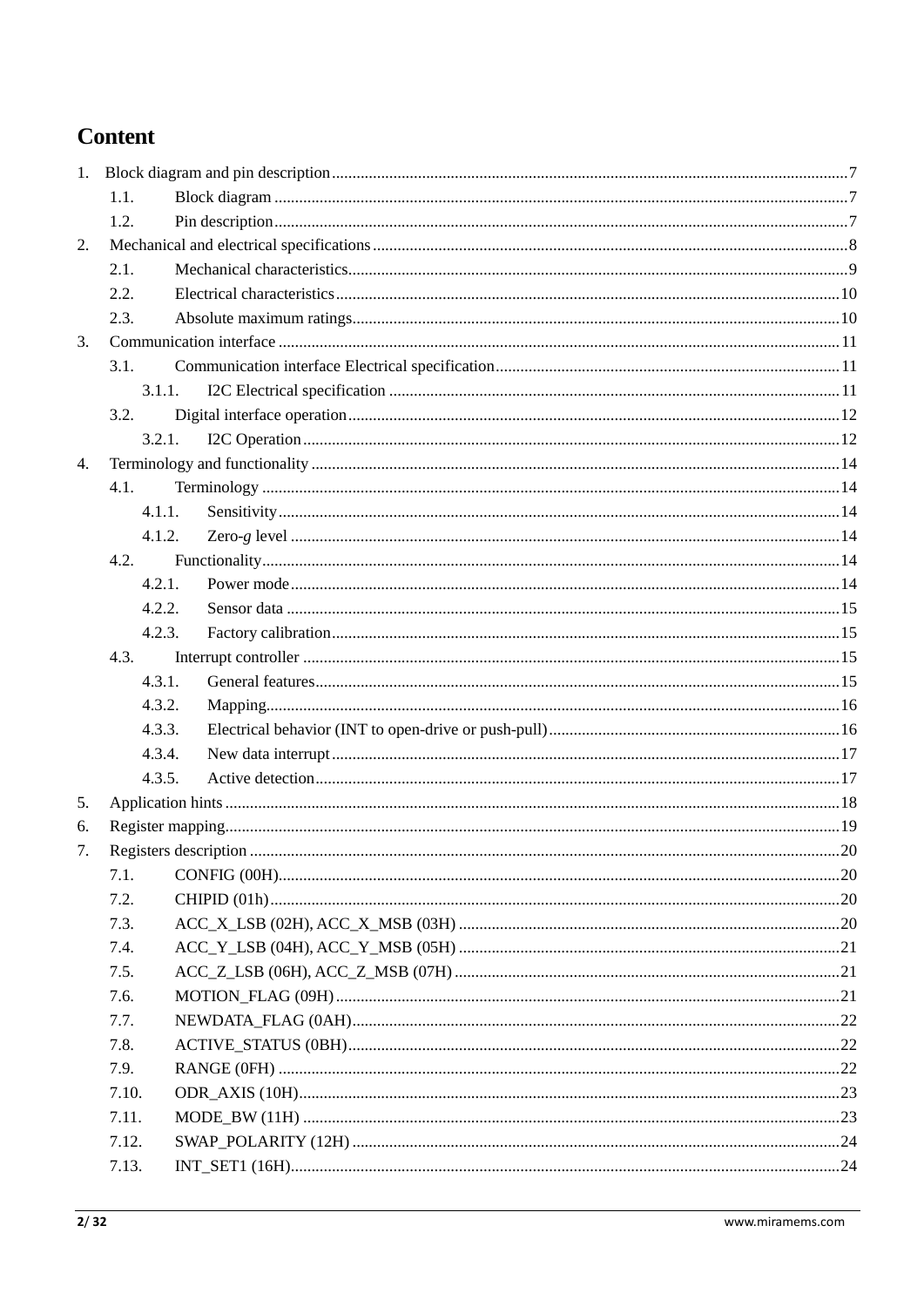|    | 7.14. |  |  |
|----|-------|--|--|
|    | 7.15. |  |  |
|    | 7.16. |  |  |
|    | 7.17. |  |  |
|    | 7.18. |  |  |
|    | 7.19. |  |  |
|    | 7.20. |  |  |
| 8. |       |  |  |
|    | 8.1.  |  |  |
|    | 8.2.  |  |  |
|    | 8.3.  |  |  |
| 9. |       |  |  |
|    |       |  |  |
|    |       |  |  |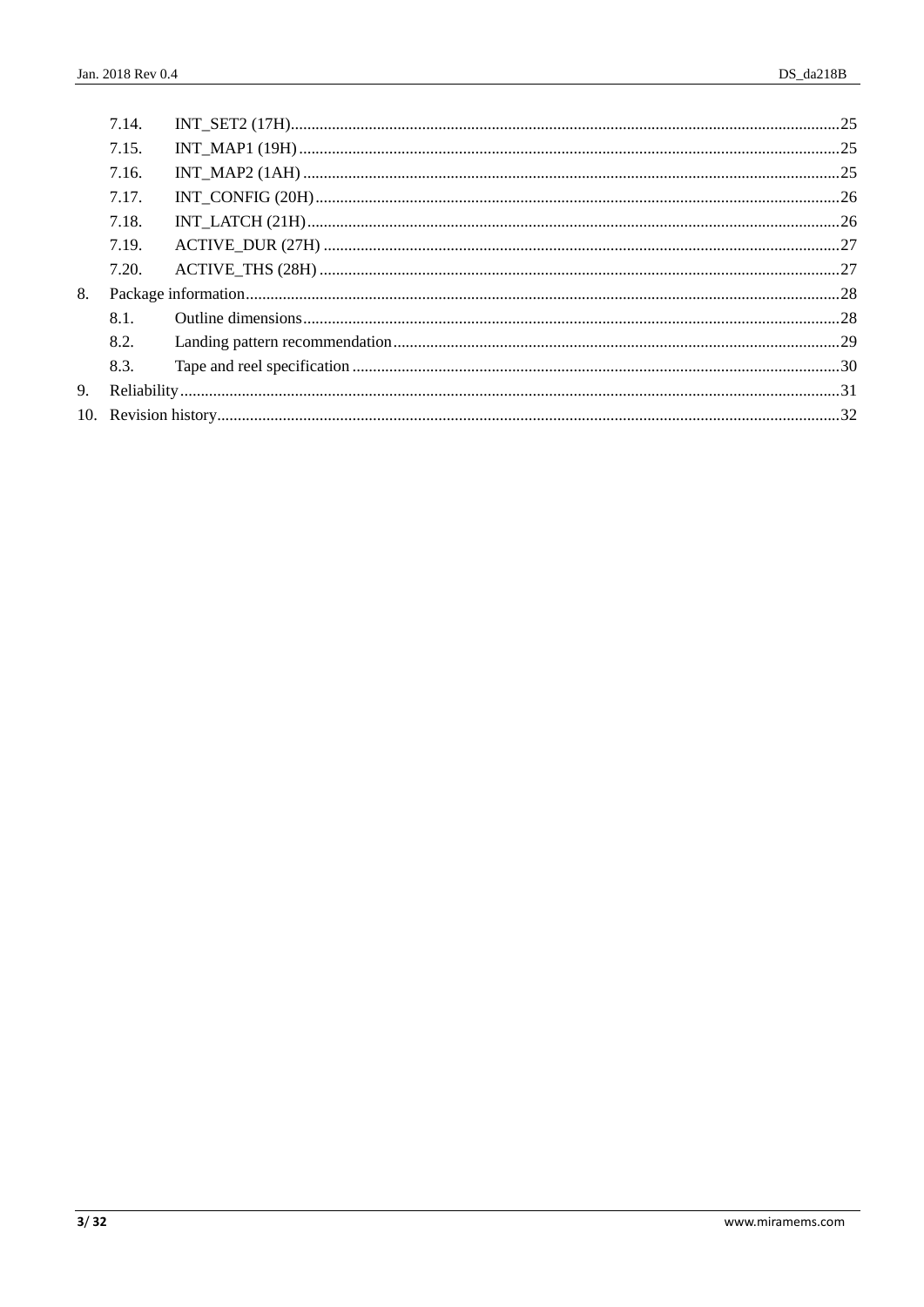## List of tables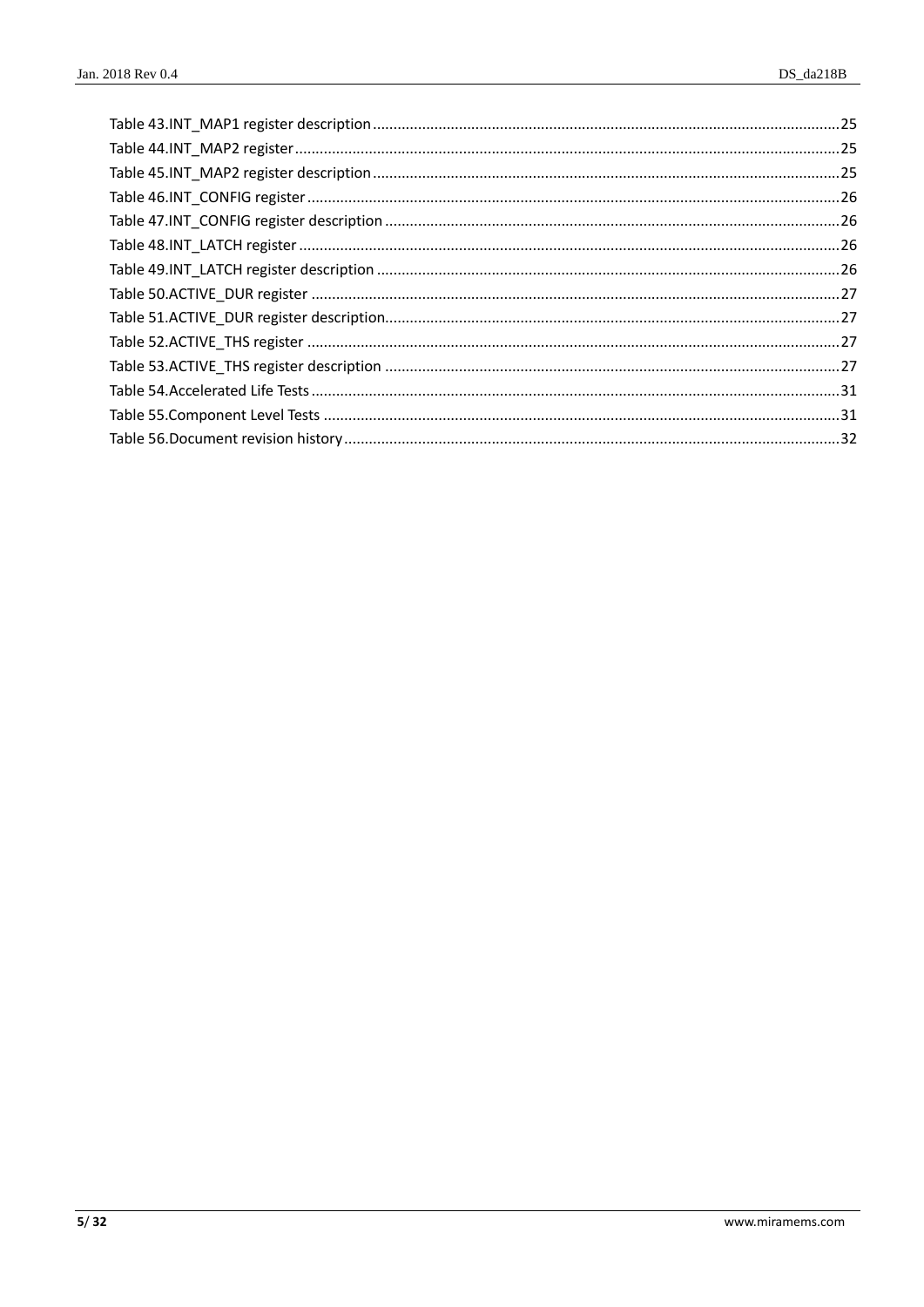## List of figures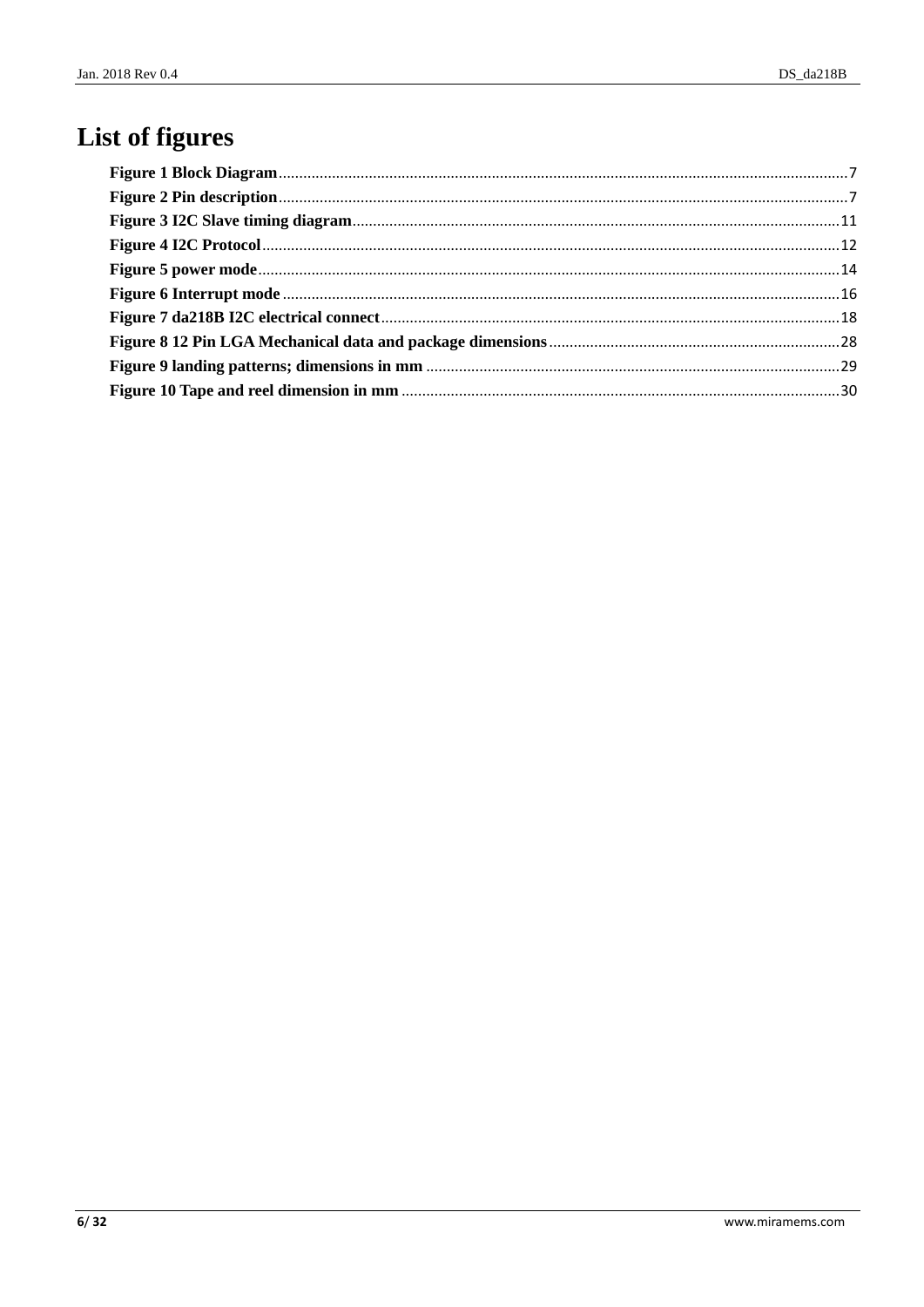# <span id="page-6-0"></span>**1. Block diagram and pin description**

## <span id="page-6-1"></span>**1.1.Block diagram**



**Figure 1 Block Diagram**

## <span id="page-6-3"></span><span id="page-6-2"></span>**1.2.Pin description**



<span id="page-6-4"></span>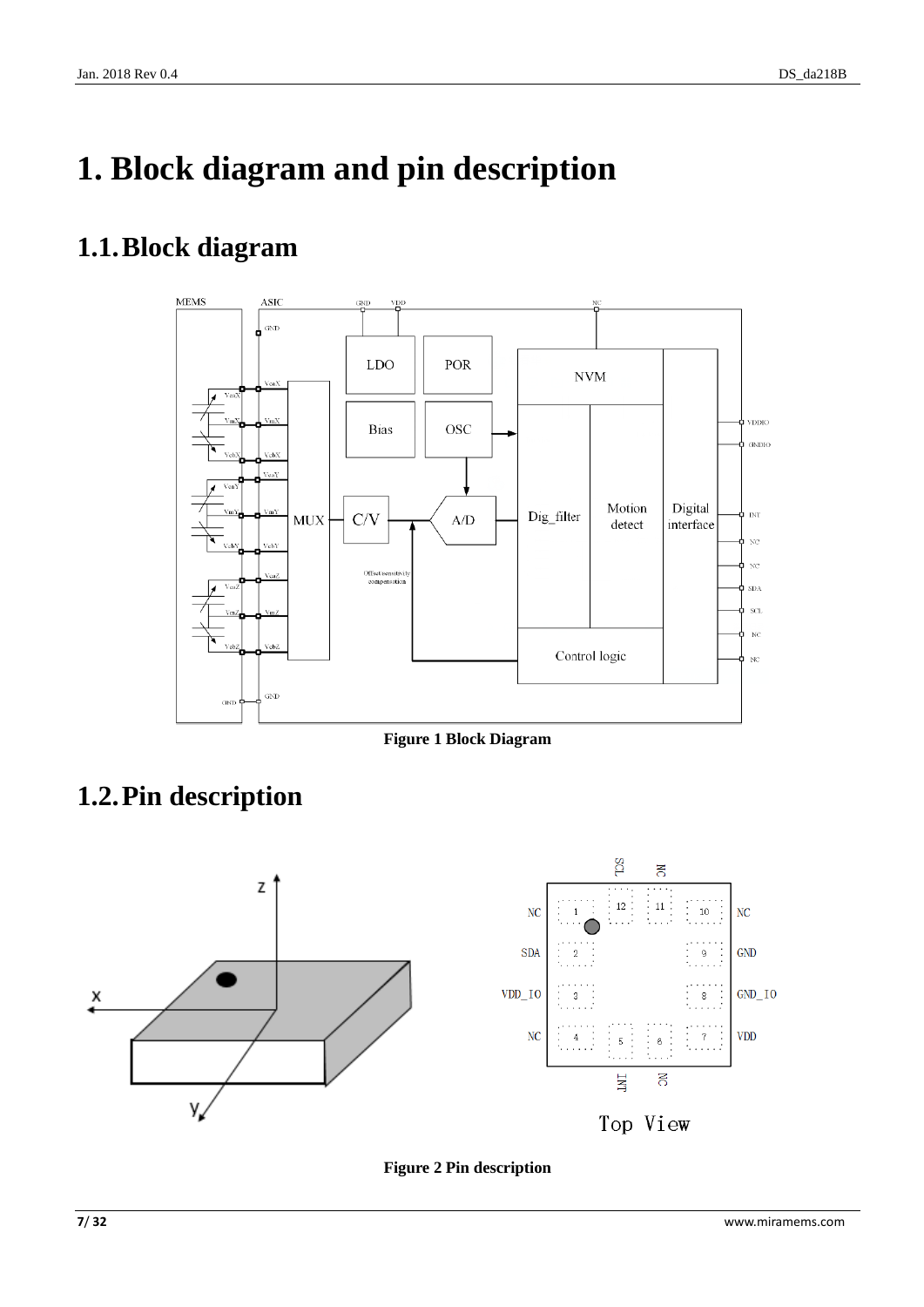### <span id="page-7-0"></span>**Table 1.Pin description**

| $\text{Pin}\#$ | <b>Name</b> | I/O Type    | <b>Function</b>                   |  |
|----------------|-------------|-------------|-----------------------------------|--|
| 1              | NC          |             | NO internal connection            |  |
| $\overline{2}$ | <b>SDA</b>  | Digital I/O | I2C serial data input/output(SDA) |  |
| 3              | VDD_IO      | Supply      | Power supply for I/O pins         |  |
| 4              | NC          |             | NO internal connection            |  |
| 5              | <b>INT</b>  | Digital out | Interrupt pin                     |  |
| 6              | NC          |             | NO internal connection            |  |
| 7              | <b>VDD</b>  | Supply      | Power supply                      |  |
| 8              | GND_IO      | Ground      | Ground supply for I/O pins        |  |
| 9              | <b>GND</b>  | Ground      | Ground supply                     |  |
| 10             | NC          |             | NO internal connection            |  |
| 11             | NC          |             | NO internal connection            |  |
| 12             | <b>SCL</b>  | Digital in  | I2C serial clock                  |  |

**NOTE:** NC- NO internal connection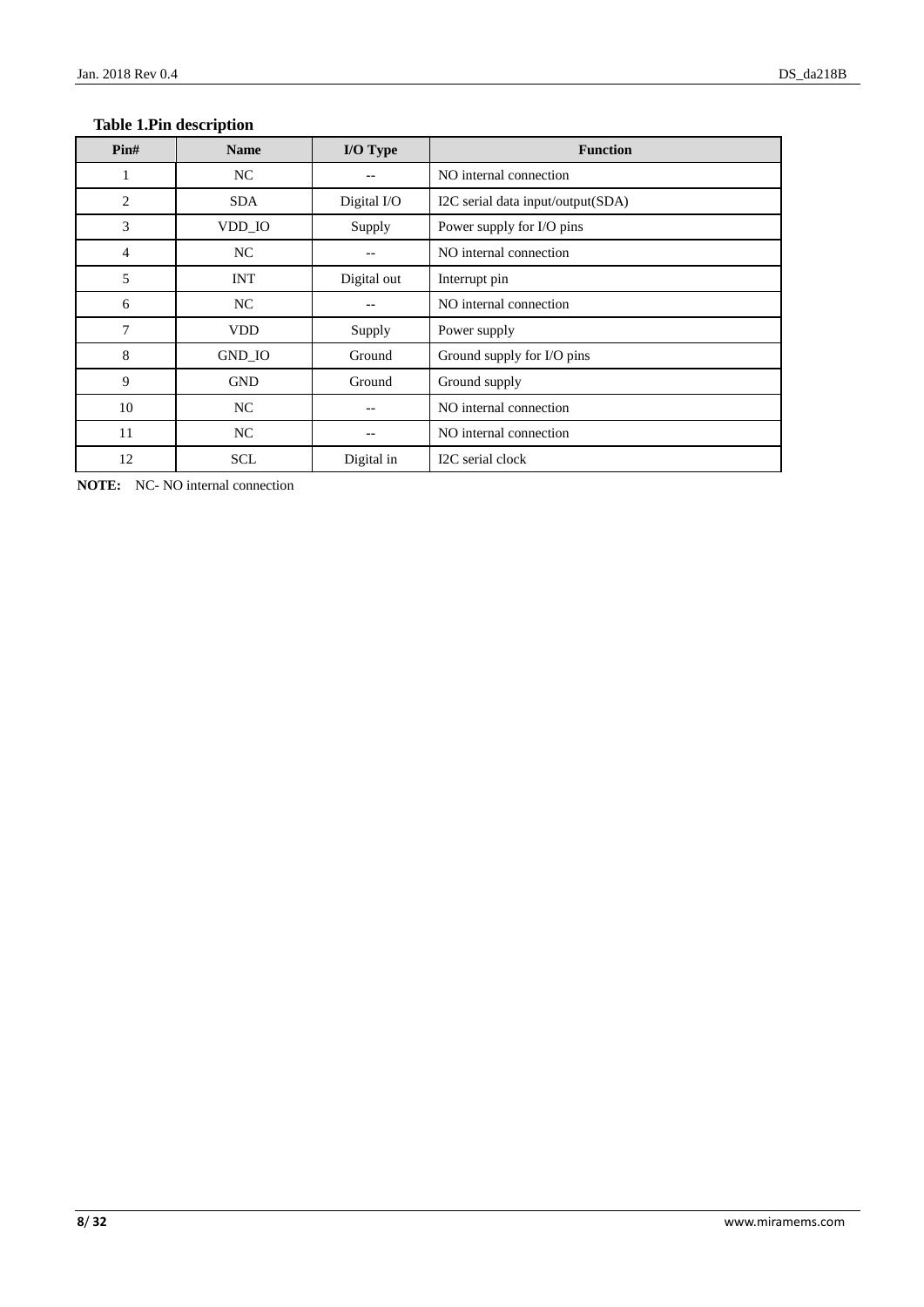# **2. Mechanical and electrical specifications**

## <span id="page-8-0"></span>**2.1.Mechanical characteristics**

|  | $VDD = 2.5 V$ , T = 25 °C unless otherwise noted. |  |  |  |  |
|--|---------------------------------------------------|--|--|--|--|
|--|---------------------------------------------------|--|--|--|--|

<span id="page-8-1"></span>**Table 2.Mechanical characteristic**

| <b>Symbol</b> | <b>Parameter</b>                     | <b>Test conditions</b>          | Min   | <b>Type</b> | <b>Max</b> | Unit             |
|---------------|--------------------------------------|---------------------------------|-------|-------------|------------|------------------|
|               |                                      | FS bit set to 00                |       | $\pm 2$     |            | g                |
| <b>FS</b>     | Measurement range                    | FS bit set to 01                |       | ±4          |            | g                |
|               |                                      | FS bit set to 10                |       | $\pm$ 8     |            | g                |
|               |                                      | FS bit set to 00                |       | 1024        |            | LSB/g            |
| So            | Sensitivity                          | FS bit set to 01                |       | 512         |            | LSB/g            |
|               |                                      | FS bit set to 10                |       | 256         |            | LSB/g            |
| <b>TCSo</b>   | Sensitivity change vs. temperature   | FS bit set to 00                |       | $\pm 0.01$  |            | %/ $\mathcal{C}$ |
| Tyoff         | Typical zero-g level offset accuracy |                                 |       | ±80         |            | mg               |
| Tcoff         | Zero-g level change vs. temperature  | Max delta from $25 \, \text{C}$ |       | $\pm 0.6$   |            | mg/C             |
|               |                                      | FS bit set to 00,               |       |             |            |                  |
| Noise         | XYZ RMS noise                        | normal mode,                    |       | 1.5         |            | mg               |
|               |                                      | $BW = 100 Hz$                   |       |             |            |                  |
| Top           | Operation temperature range          |                                 | $-40$ |             | 85         | $\mathfrak{C}$   |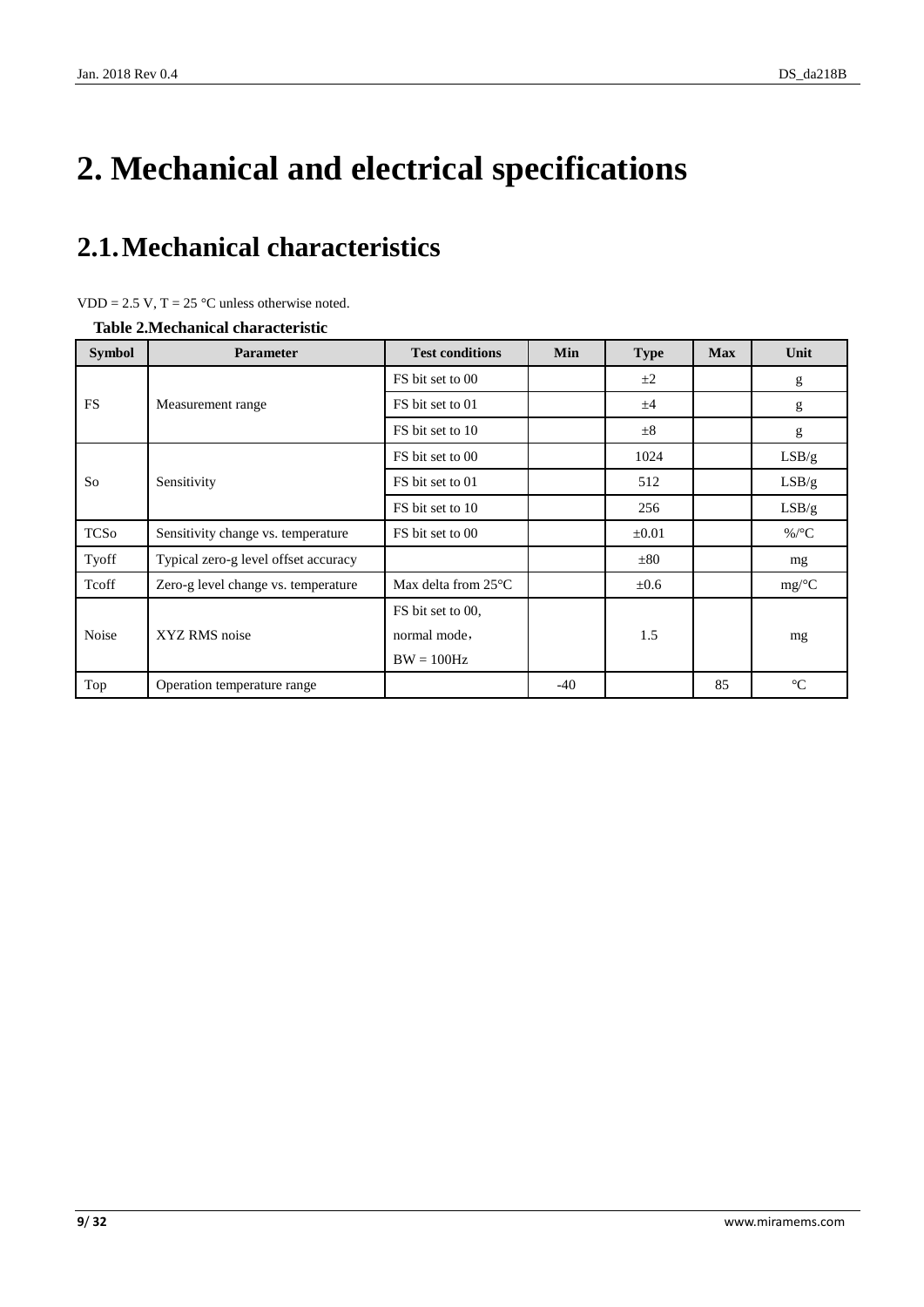## <span id="page-9-0"></span>**2.2.Electrical characteristics**

|  | $Vdd = 2.5 V$ , T = 25 °C unless otherwise noted |
|--|--------------------------------------------------|
|--|--------------------------------------------------|

<span id="page-9-2"></span>

| <b>Table 3. Electrical characteristics</b> |  |
|--------------------------------------------|--|
|--------------------------------------------|--|

| <b>Symbol</b> | <b>Parameter</b>                    | <b>Test conditions</b>              | Min                     | Typ. | <b>Max</b>              | Unit |
|---------------|-------------------------------------|-------------------------------------|-------------------------|------|-------------------------|------|
| <b>VDD</b>    | Supply voltage                      |                                     | 1.62                    | 2.5  | 3.6                     | V    |
| VDD_IO        | I/O Pins supply voltage             |                                     | 1.62                    |      | <b>VDD</b>              | V    |
| <b>IDD</b>    | current consumption in normal mode  | Top= $25^{\circ}$ C,<br>$ODR=125Hz$ |                         | 95   |                         | uA   |
| <b>IDD SM</b> | current consumption in suspend mode | Top= $25^{\circ}$ C                 |                         | 0.7  |                         | uA   |
| <b>TVDD</b>   | VDD&VDDIO power up time             |                                     |                         |      | 100                     | ms   |
| VIH           | Digital high level input voltage    | I2C                                 | $0.7*Vdd$ <sub>IO</sub> |      |                         | V    |
| VIL           | Digital low level input voltage     | I2C                                 |                         |      | $0.3*Vdd$ IO            | V    |
| <b>VOH</b>    | high level output voltage           |                                     | $0.9*Vdd$ IO            |      |                         | V    |
| <b>VOL</b>    | Low level output voltage            |                                     |                         |      | $0.1*Vdd$ <sub>IO</sub> | V    |
| <b>BW</b>     | System bandwidth                    |                                     | 1.95                    |      | 500                     | Hz   |
| <b>ODR</b>    | Output data rate                    |                                     | 1                       |      | 1000                    | Hz   |
| TWU           | Wake-up time                        | From stand-by                       |                         | 1    |                         | ms   |
| TSU           | Start-up time                       | From power off                      |                         | 3    |                         | ms   |
| <b>PSRR</b>   | Power Supply Rejection Rate         | Top= $25^{\circ}$ C                 |                         |      | 20                      | mg/V |

### <span id="page-9-1"></span>**2.3.Absolute maximum ratings**

Stresses below those listed as "absolute maximum ratings" may cause permanent damage to the device. This is a stress rating only and functional operation of the device under these conditions is not implied. Exposure to maximum rating conditions for extended periods may affect device reliability.

#### <span id="page-9-3"></span>**Table 4.Absolute maximum ratings**

| <b>Parameter</b>           | <b>Test conditions</b><br>Min |        | <b>Max</b>   | Unit         |
|----------------------------|-------------------------------|--------|--------------|--------------|
| <b>Storage Temperature</b> |                               | $-4.5$ | 125          | $^{\circ}$ C |
| Supply Voltage VDD         | Supply pins                   | $-0.3$ | 4.25         | V            |
| Supply Voltage VDD_IO      | Logic pins                    | $-0.3$ | Vdd $IO+0.3$ | v            |
| <b>ESD</b> Rating          | $HMB, R=1.5k, C=100pF$        |        | $+2$         | kV           |
| <b>Mechanical Shock</b>    | Duration<200us                |        | 10,000       | g            |

*Note: Supply voltage on any pin should never exceed 4.25V*

 $\circledR$  This is a mechanical shock sensitive device, improper handling can cause permanent damages to the part.

This is an ESD sensitive device, improper handling can cause permanent damages to the part.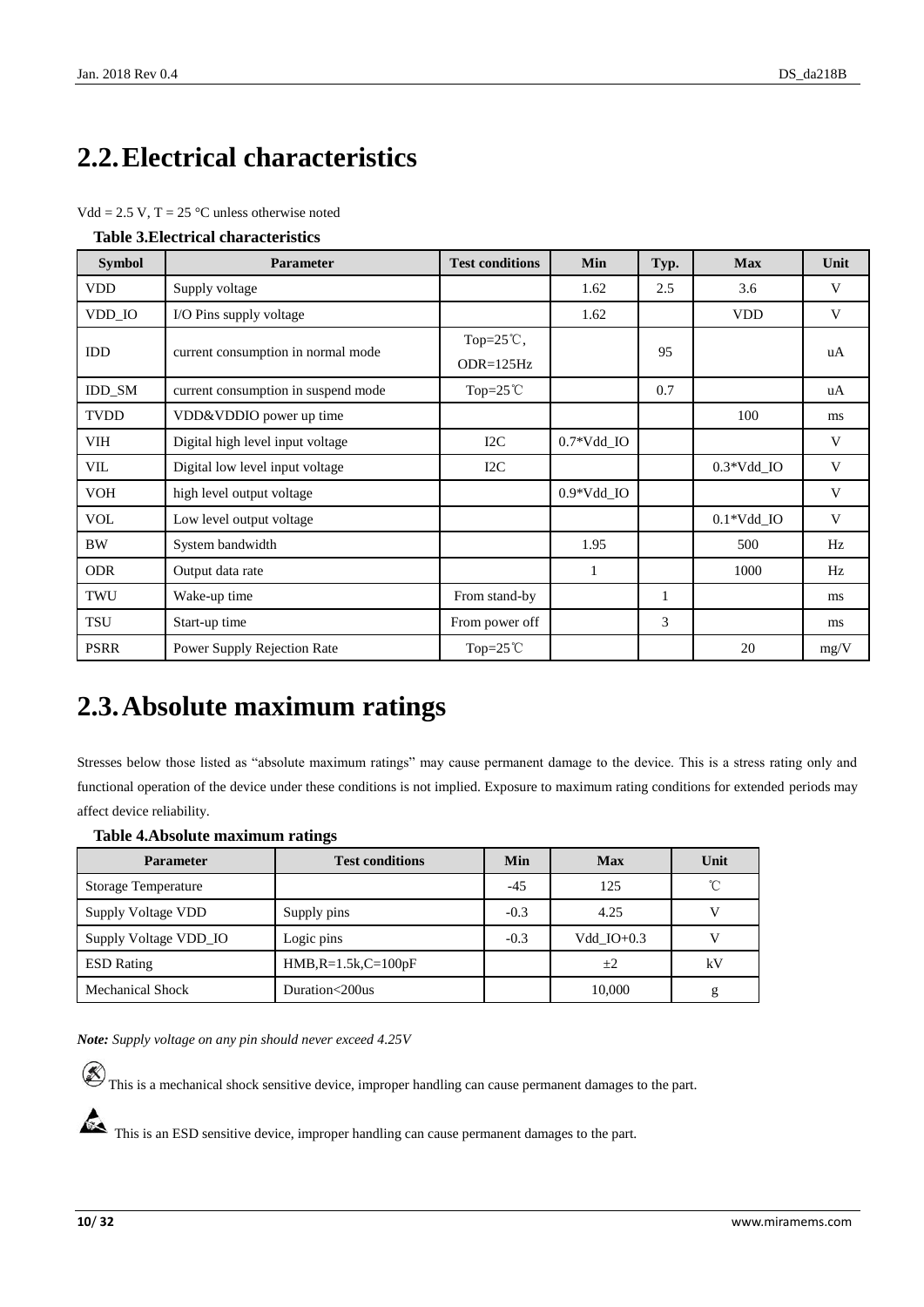# <span id="page-10-0"></span>**3. Communication interface**

## <span id="page-10-1"></span>**3.1.Communication interface Electrical specification**

### <span id="page-10-2"></span>**3.1.1. I2C Electrical specification**

| <b>Symbol</b>    | Parameter                                 | Min | <b>Max</b> | Unit      |
|------------------|-------------------------------------------|-----|------------|-----------|
| fscl             | Clock frequency                           |     | 400        | kHz       |
| t <sub>LOW</sub> | SCL low pulse                             | 1.3 |            | us        |
| $t_{\rm HIGH}$   | SCL high pulse                            | 0.6 |            | us        |
| <b>t</b> sudat   | SDA setup time                            | 0.1 |            | <b>us</b> |
| <b>thddat</b>    | SDA hold time                             | 0.0 |            | <b>us</b> |
| tsusta           | Setup Time for a repeated start condition | 0.6 |            | <b>us</b> |
| <b>thDSTA</b>    | Hold time for a start condition           | 0.6 |            | <b>us</b> |
| tsusto           | Setup Time for a stop condition           | 0.6 |            | us        |
| <b>t</b> buf     | Time before a new transmission can start  | 1.3 |            | us        |

### <span id="page-10-3"></span>**Table 5.Electrical specification of the I2C interface pins**

<span id="page-10-4"></span>The figure below shows the definition of the I2C timing given in the above table:



**Figure 3 I2C Slave timing diagram**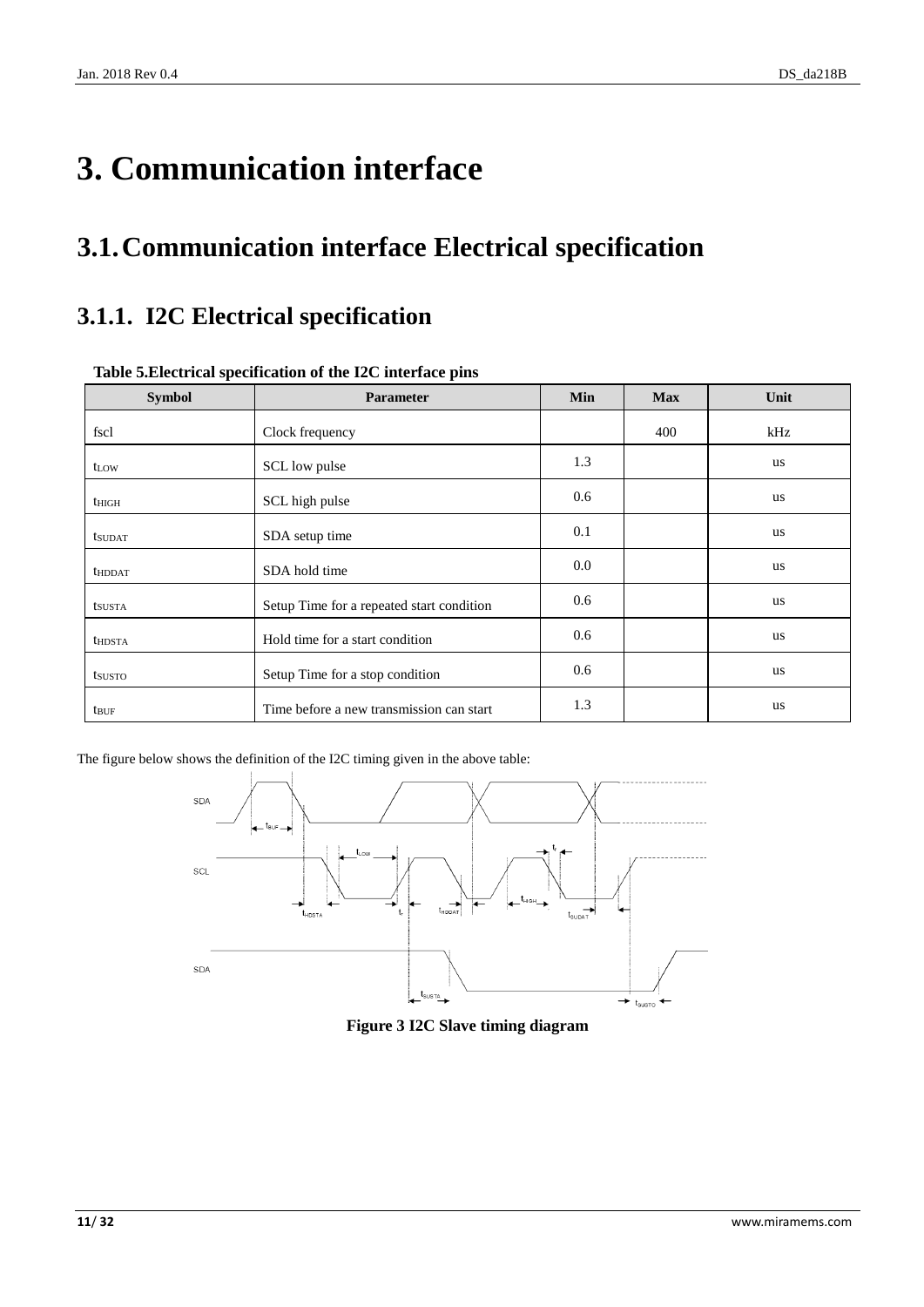## <span id="page-11-0"></span>**3.2.Digital interface operation**

The da218B supports the serial digital interface protocols for communications as slave with a host device: I2C. The interface pin is given in the following table:

#### <span id="page-11-2"></span>**Table 6.The interface pins**

| <b>PIN</b> name | 12 <sub>C</sub> |
|-----------------|-----------------|
| SCL.            | Serial clock    |
| <b>SDA</b>      | Serial Data     |

### <span id="page-11-1"></span>**3.2.1.I2C Operation**

I2C bus uses SCL and SDA as signal lines. Both lines are connected to VDDIO externally via pull-up resistors so that they are pulled high when the bus is free. The I2C device address of da218B is shown below.

#### <span id="page-11-3"></span>**Table 7.I2C Address**

| SAD6 | SAD <sub>5</sub> | SAD4 | SAD3 | SAD <sub>2</sub> | <b>SAD1</b> | SAD <sub>0</sub> | W/R |
|------|------------------|------|------|------------------|-------------|------------------|-----|
|      |                  |      |      |                  |             |                  | 0/  |

#### <span id="page-11-4"></span>**Table 8.SAD+Read/Write patterns**

| Command | SAD[6:0]     | R/W | $SAD+R/W$     |
|---------|--------------|-----|---------------|
| Read    | 0100111(27h) |     | 01001111(4fh) |
| Write   | 0100111(27h) |     | 01001110(4eh) |

The I2C interface protocol has special bus signal conditions. Start (S), stop (P) and binary data conditions are shown below. At start condition, SCL is high and SDA has a falling edge. Then the slave address is sent. After the 7 address bits, the direction control bit R/W selects the read or write operation. When a slave device recognizes that it is being addressed, it should acknowledge by pulling SDA low in the ninth SCL (ACK) cycle.

<span id="page-11-5"></span>At stop condition, SCL is also high, but SDA has a rising edge. Data must be held stable at SDA when SCL is high. Data can change value at SDA only when SCL is low.



**Figure 4 I2C Protocol**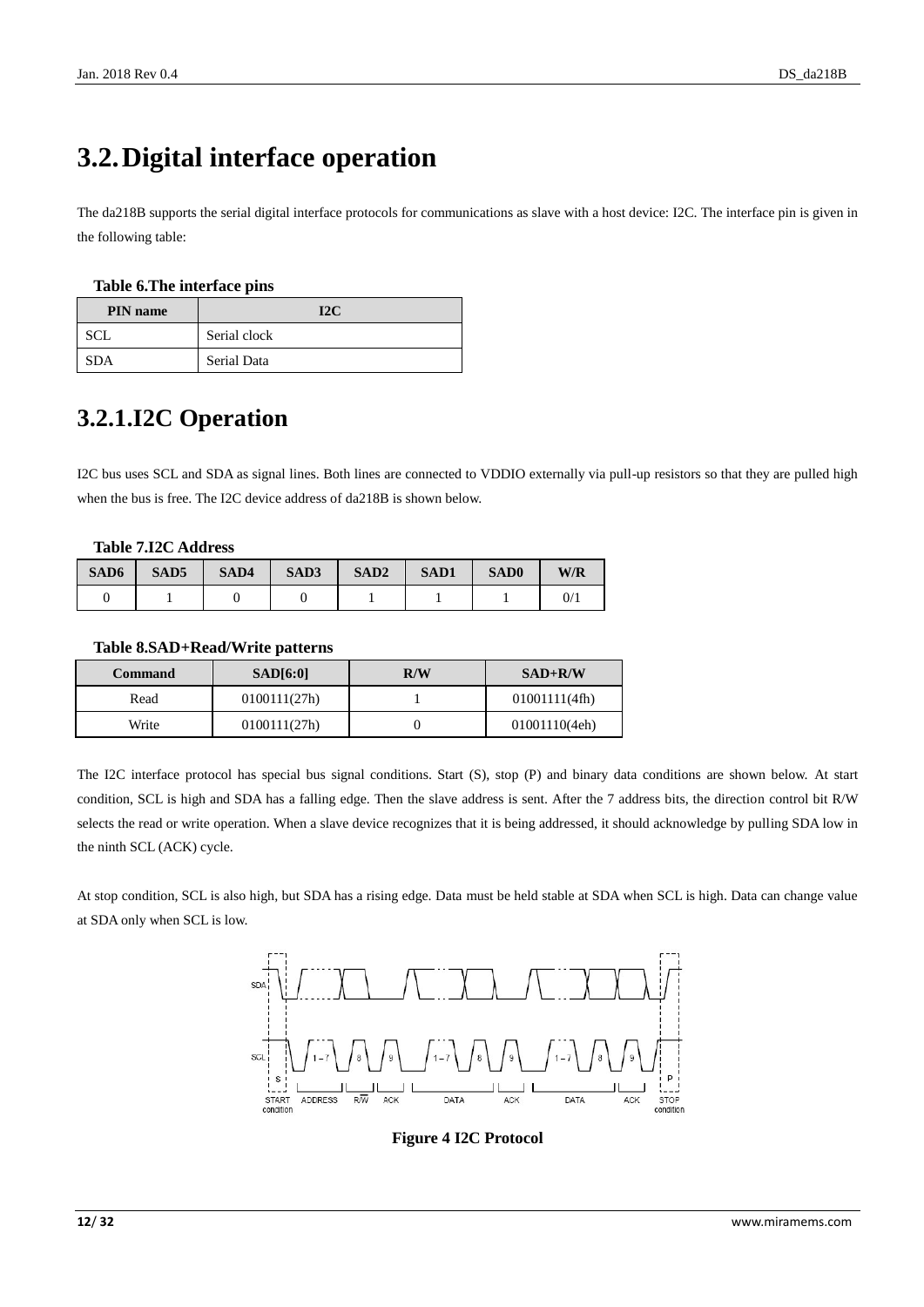### <span id="page-12-0"></span>**Table 9.Transfer when master is writing one byte to slave**

| Master | ັ | $SAD+W$ |     | <b>SUB</b> |     | <b>DATA</b> |     | $\mathbf{r}$ |
|--------|---|---------|-----|------------|-----|-------------|-----|--------------|
| Slave  |   |         | SAK |            | SAK |             | SAK |              |

### <span id="page-12-1"></span>**Table 10.Transfer when master is writing multiple bytes to slave**

| Master | $\sim$<br>ມ | $SAD+W$ |            | <b>SUB</b> |            | <b>DATA</b> |            | <b>DATA</b> |            | D |
|--------|-------------|---------|------------|------------|------------|-------------|------------|-------------|------------|---|
| Slave  |             |         | <b>SAK</b> |            | <b>SAK</b> |             | <b>SAK</b> |             | <b>SAK</b> |   |

### <span id="page-12-2"></span>**Table 11.Transfer when master is receiving (reading) one byte of data from slave**

| Master | $\sim$<br>د، | $SAD+W$ |     | <b>SUB</b> |            | <b>SR</b> | $SAD+R$ |            |             | <b>NMASK</b> | D |
|--------|--------------|---------|-----|------------|------------|-----------|---------|------------|-------------|--------------|---|
| Slave  |              |         | SAK |            | <b>SAK</b> |           |         | <b>SAK</b> | <b>DATA</b> |              |   |

### <span id="page-12-3"></span>**Table 12.Transfer when master is receiving (reading) multiple bytes of data from slave**

| Master | $\tilde{\phantom{a}}$ | $SAD+W$ |            | <b>SUB</b> |            | SR | $SAD+R$ |            |             | <b>MAK</b> |             | <b>MAK</b> |             | <b>NMASK</b> |  |
|--------|-----------------------|---------|------------|------------|------------|----|---------|------------|-------------|------------|-------------|------------|-------------|--------------|--|
| Slave  |                       |         | <b>SAK</b> |            | <b>SAK</b> |    |         | <b>SAK</b> | <b>DATA</b> |            | <b>DATA</b> |            | <b>DATA</b> |              |  |

### **Note**:

| <b>Symbol</b> | <b>Symbol explain</b> | <b>Symbol</b> | Symbol explain                |
|---------------|-----------------------|---------------|-------------------------------|
| <b>SAD</b>    | slave address         | <b>SAK</b>    | slave acknowledge             |
| W             | write                 | MAK           | master acknowledge            |
| R             | read                  | <b>NMASK</b>  | no master acknowledge         |
| S             | start                 | <b>SUB</b>    | Sub-address(register address) |
| P             | stop                  | <b>DATA</b>   | Read or write data            |
| <b>SR</b>     | start                 |               |                               |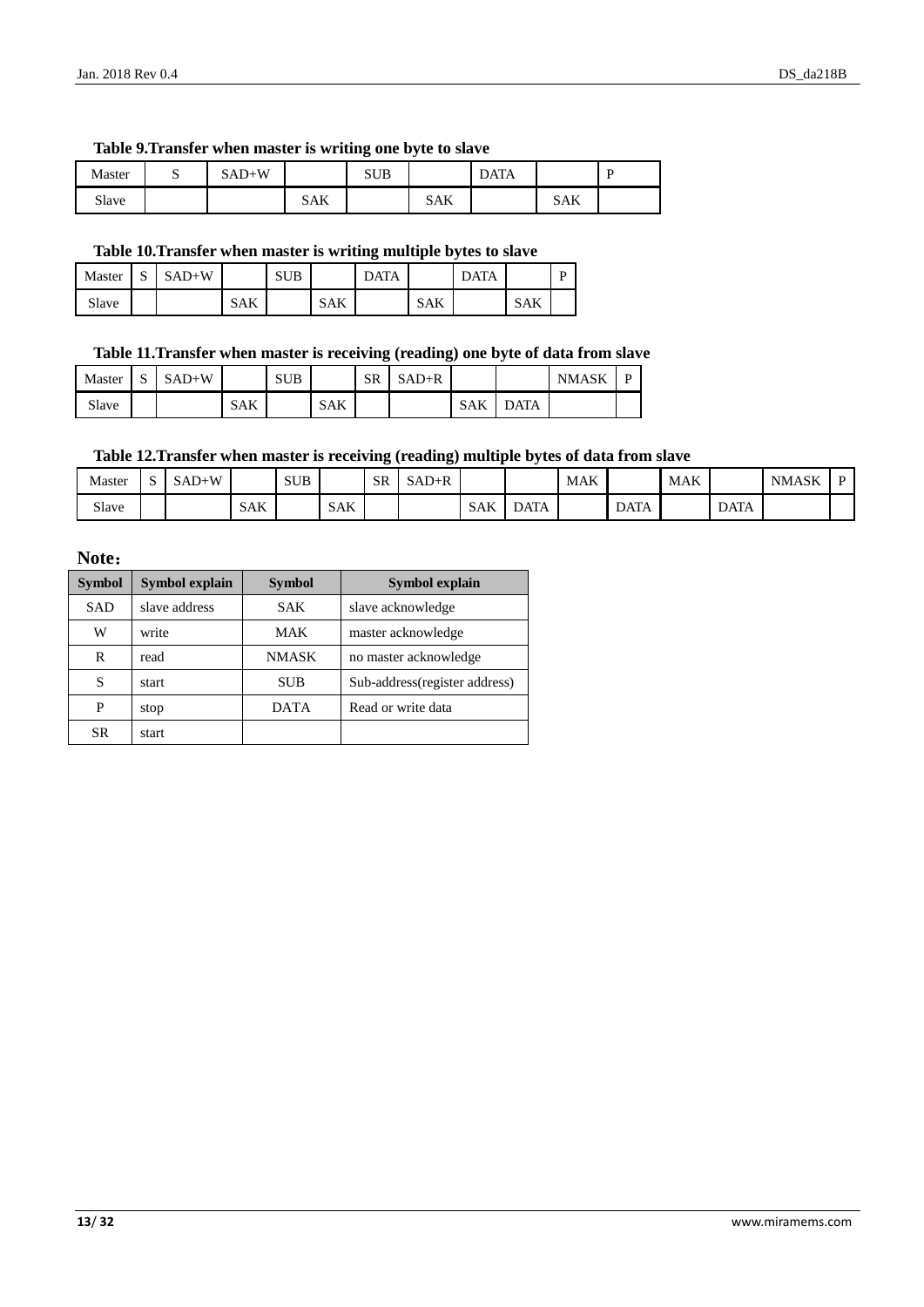# <span id="page-13-0"></span>**4. Terminology and functionality**

## <span id="page-13-1"></span>**4.1.Terminology**

### <span id="page-13-2"></span>**4.1.1.Sensitivity**

Sensitivity describes the gain of the sensor and can be determined e.g. by applying 1 *g* acceleration to it. As the sensor can measure DC accelerations this can be done easily by pointing the axis of interest towards the center of the earth, noting the output value, rotating the sensor by 180 degrees (pointing to the sky) and noting the output value again. By doing so,  $\pm 1$  *g* acceleration is applied to the sensor. Subtract the larger output value from the smaller one, and dividing the result by 2, leads to the actual sensitivity of the sensor. This value changes very little over temperature and also time. The sensitivity tolerance describes the range of sensitivities of a large population of sensors.

### <span id="page-13-3"></span>**4.1.2.Zero-***g* **level**

Zero-*g* level offset (TyOff) describes the deviation of an actual output signal from the ideal output signal if no acceleration is present. A sensor in a steady state on a horizontal surface measure 0 *g* in X axis and 0 *g* in Y axis whereas the Z axis measure 1 *g*. The output is ideally in the middle of the dynamic range of the sensor (content of output data registers are 00h, data expressed as 2's complement number). A deviation from ideal value in this case is called Zero-*g* offset. Offset is to some extent a result of stress to MEMS sensor and therefore the offset can slightly change after mounting the sensor onto a printed circuit board or exposing it to extensive mechanical stress. Offset changes little over temperature; see "Zero-*g* level change vs. temperature". The Zero-*g* level tolerance (TyOff) describes the standard deviation of the range of Zero-*g* levels of a population of sensors.

### <span id="page-13-4"></span>**4.2.Functionality**

### <span id="page-13-5"></span>**4.2.1.Power mode**

The da218B has two different power modes: normal and suspend mode.



#### **Figure 5 power mode**

<span id="page-13-6"></span>In the normal mode, the device is periodically switching between a sleep phase and a wake-up phase. The wake-up phase essentially corresponding to operation in measure state with complete power-up of the circuitry at the current setting ODR when "autosleep\_en"bit of "MODE\_BW" (11H) register is set to 0, but "autosleep\_en"bit is set to 1, the measure state works at 12.5hz in inactive state and auto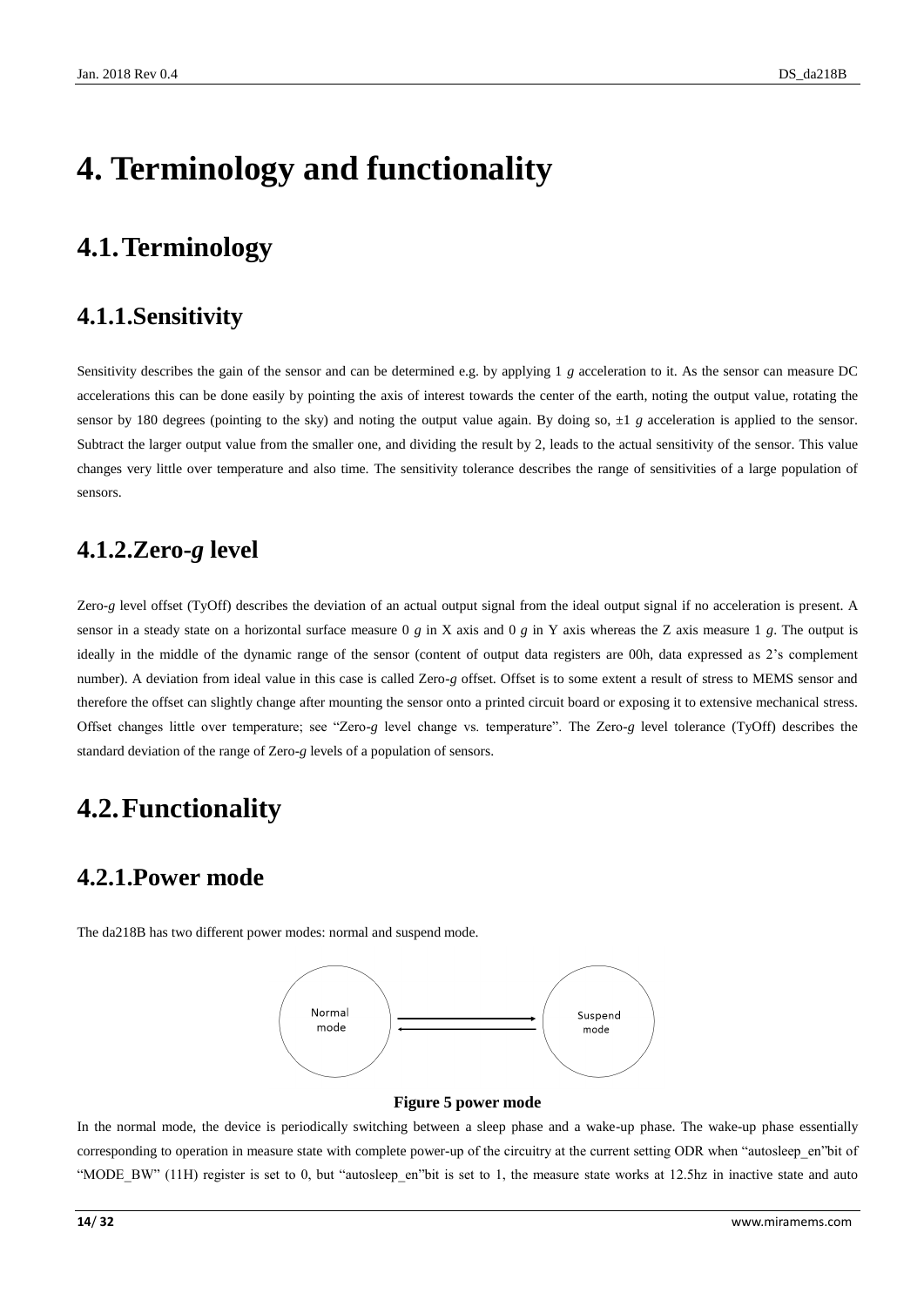switched to operation mode during active state. During the sleep phase the analog part except the oscillator is powered down.

During the wake-up phase, if an enabled interrupt is detected, the device stays in the wake-up phase as long as the interrupt condition endures (non-latched interrupt), or until the latch time expires (temporary latched interrupt), or until the interrupt is reset (latched interrupt). If no interrupt detected, the device enters the sleep phase.

Suspend mode: power-down mode.

### <span id="page-14-0"></span>**4.2.2.Sensor data**

The width of acceleration data is 12bits given in two's complement representation. The 12bits for each axis are split into an MSB part (one byte containing bits 11 to 4) and an LSB lower part (one byte containing bits 3 to 0)

### <span id="page-14-1"></span>**4.2.3.Factory calibration**

The IC is factory calibrated for sensitivity (So) and Zero-g level (TyOff). The trimming values are stored inside the chip's nonvolatile memory. The trimming parameters are loaded to registers while da218B reset (POR or software reset). This allows using the device without further calibration.

### <span id="page-14-2"></span>**4.3.Interrupt controller**

Interrupt engines are integrated in the da218B. Each interrupt can be independently enabled and configured. If the condition of an enabled interrupt is fulfilled, the corresponding status bit is set to 1 and the interrupt pin is activated. The pin state is a logic 'or' combination of all mapped interrupts to the interrupt pin.

### <span id="page-14-3"></span>**4.3.1.General features**

An interrupt is cleared depending on the selected interrupt mode, which is common to all interrupts. There are three different interrupt modes: non-latched, latched and temporary. The mode is selected by the 'latch\_int' bits according to the following table.

| latch INT | Interrupt mode          |
|-----------|-------------------------|
| 0000      | non-latched             |
| 0001      | temporary latched 250ms |
| 0010      | temporary latched 500ms |
| 0011      | temporary latched 1s    |
| 0100      | temporary latched 2s    |
| 0101      | temporary latched 4s    |
| 0110      | temporary latched 8s    |
| 0111      | latched                 |
| 1000      | non-latched             |

#### <span id="page-14-4"></span>**Table 13.Interrupt mode selection**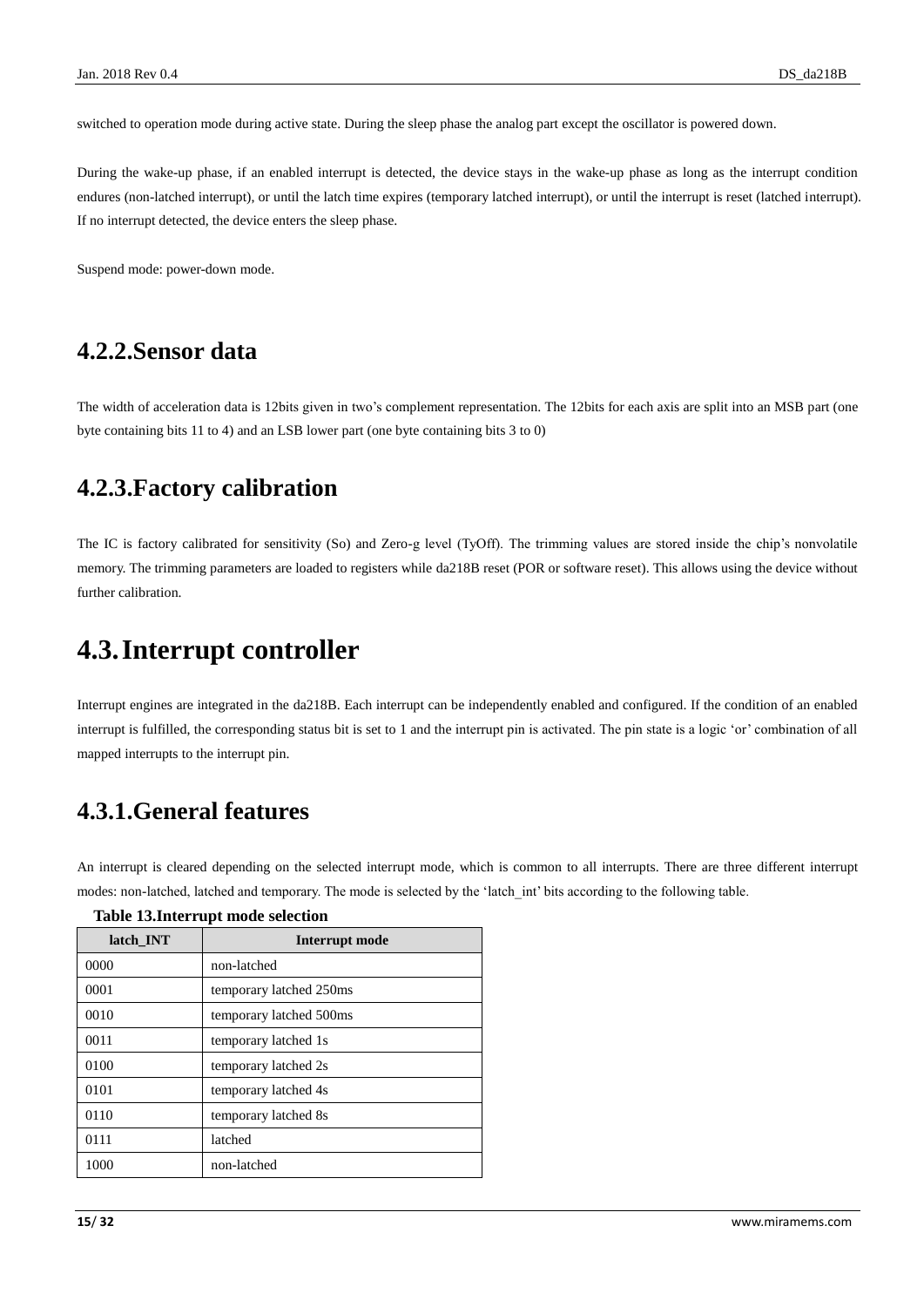| 1001 | temporary latched 1ms   |
|------|-------------------------|
| 1010 | temporary latched 1ms   |
| 1011 | temporary latched 2ms   |
| 1100 | temporary latched 25ms  |
| 1101 | temporary latched 50ms  |
| 1110 | temporary latched 100ms |
| 1111 | latched                 |

An interrupt is generated if its activation condition is met. It can't be cleared as long as the activation condition is fulfilled. In the non-latched mode the interrupt status bit and the interrupt pin are cleared as soon as the activation condition is no more valid. Exceptions to this behavior are the new data which is automatically reset after a fixed time.

In the latched mode an asserted interrupt status and the interrupt pin are cleared by writing 1 to  $(0x20)$  'reset int' bit. If the activation condition still holds when it is cleared, the interrupt status is asserted again with the next change of the acceleration registers.

In the temporary mode an asserted interrupt and selected pin are cleared after a defined period of time. The behavior of the different interrupt modes is shown in the following figure.





### <span id="page-15-2"></span><span id="page-15-0"></span>**4.3.2.Mapping**

The mapping of interrupts to the interrupt pins is done by registers 'INT\_MAP' (0x19 and 0x1a), setting *INT\_inttype* (e.g. INT\_active) to 1 can map this type of interrupt to the interrupt pin.

### <span id="page-15-1"></span>**4.3.3.Electrical behavior (INT to open-drive or push-pull)**

The interrupt pin can be configured to show desired electrical behavior. The active level for each pin is set by register bit INT\_lvl, if INT  $|V| = 0 (1)$ , then the pin INT is 0 (1) active.

Also the electric type of the interrupt pin can be selected. By setting  $INT\_od = 1$  (0), the interrupt pin output type can be set to be open-drive (push-pull).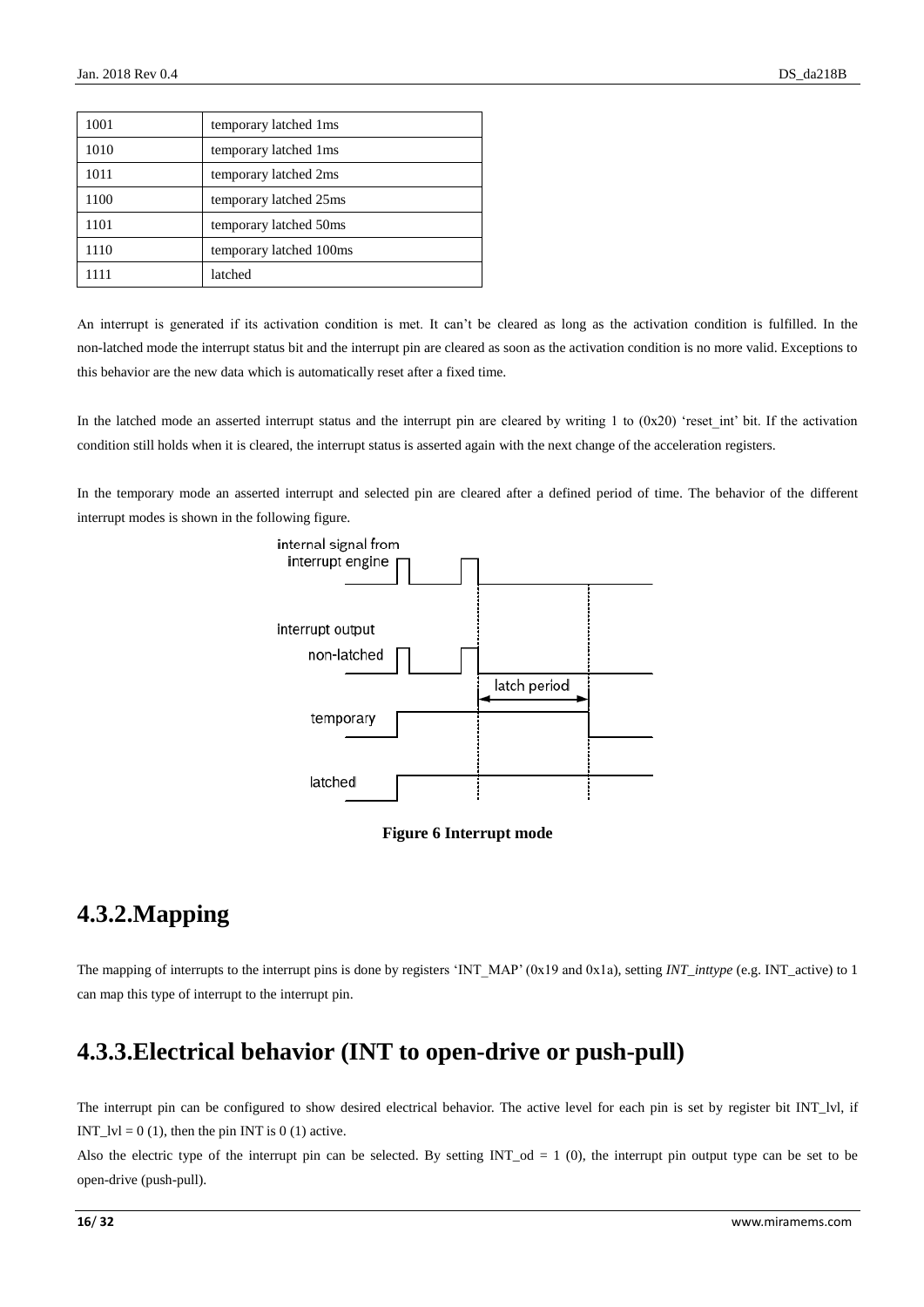### <span id="page-16-0"></span>**4.3.4.New data interrupt**

This interrupt serves for synchronous reading of acceleration data. It is generated after an acceleration data was calculated. The interrupt is cleared automatically before the next acceleration data is ready.

### <span id="page-16-1"></span>**4.3.5.Active detection**

Active detection uses the slope between successive acceleration signals to detect changes in motion. An interrupt is generated when the slope (absolute value of acceleration difference) exceeds a preset threshold. The threshold is set with the value of 28H register with the LSB corresponding to 255LSB of acceleration data that is 3.9mg in 2g-range, 7.8mg in 4g-range, and 15.6mg in 8g-range. And the maximum value is 1g in 2g-range, 2g in 4g-range, and 4g in 8g-range.

The time difference between the successive acceleration signals depends is fixed to 1ms.

Active detection can be enabled (disabled) for each axis separately by writing '1' to bits 'active\_int\_en\_x/y/z'. The active interrupt is generated if the slope of any of the enabled axes exceeds the threshold for ['active\_dur'+1] consecutive times. As soon as the slopes of all enabled axes fall below this threshold for ['active\_dur'+1] consecutive times, the interrupt is cleared unless the interrupt signal is latched.

The interrupt status is stored in the  $(0x09)$  'active int' bit. The  $(0x0b)$  bit 'active first  $x/y/z$ ' records which axis triggered the active interrupt first and the sign of this acceleration data that triggered the interrupt is recorded in the  $(0x0b)$  bit 'active sign'.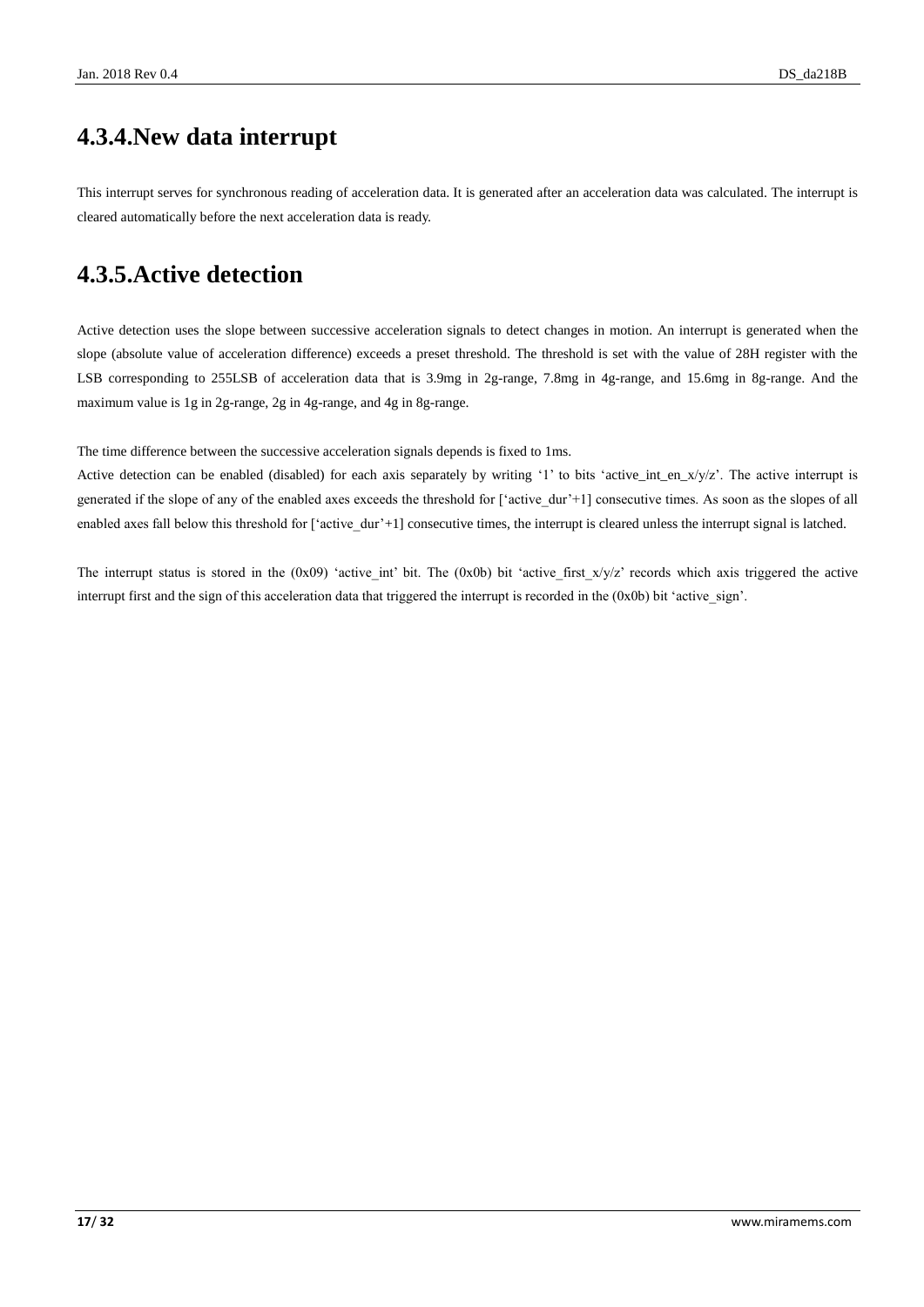# <span id="page-17-0"></span>**5. Application hints**



### **Figure 7 da218B I2C electrical connect**

<span id="page-17-1"></span>The device core is supplied through VDD line while the I/O pads are supplied through VDD\_IO line. Power supply decoupling capacitors (100 nF ceramic) should be placed as near as possible to the pin 7 and pin 3 of the device (common design practice).

The functionality of the device and the measured acceleration data is selectable and accessible through the I2C.The functions, the threshold and the timing of the interrupt pin (INT) can be completely programmed by the user through the I2C interface.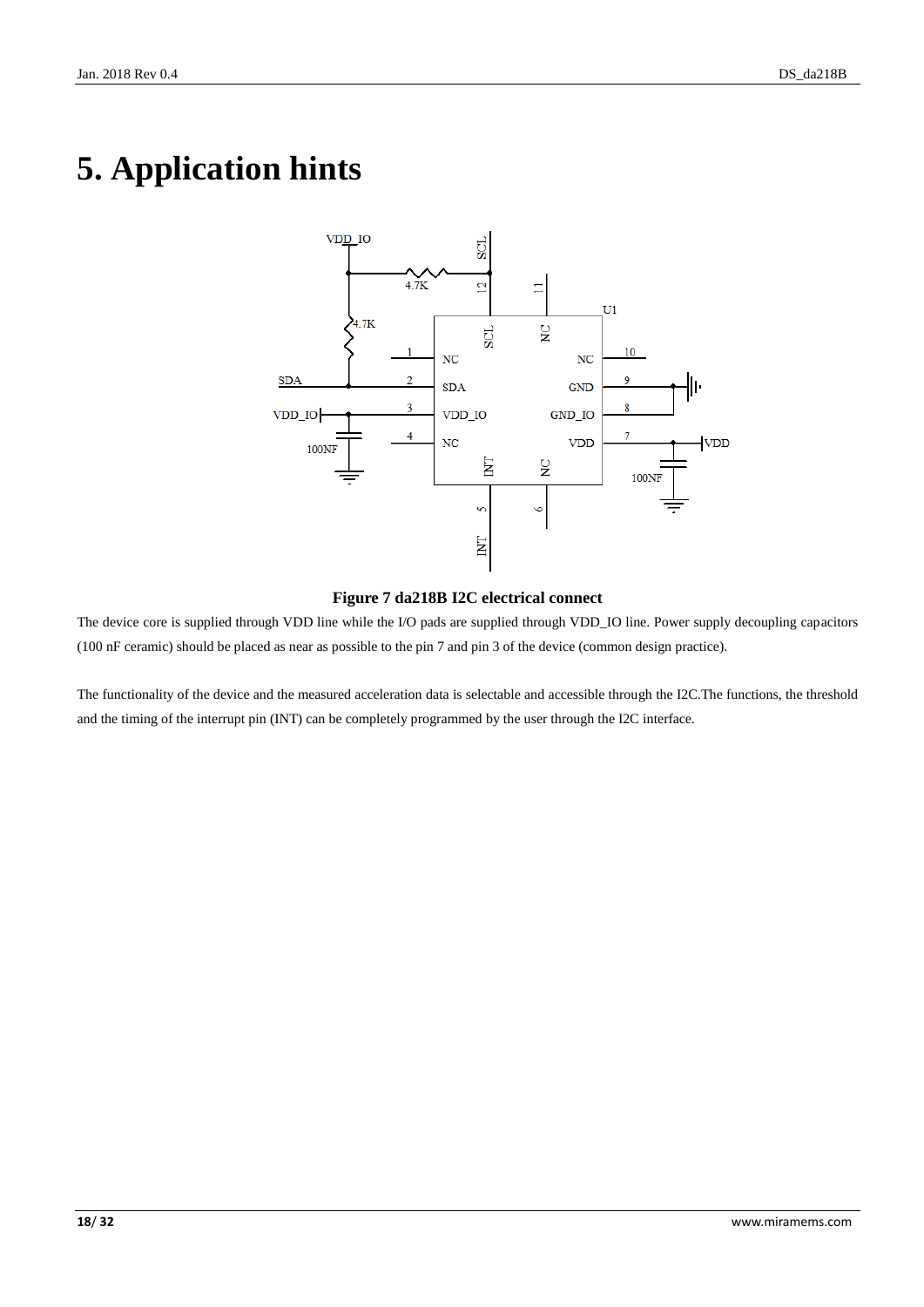# <span id="page-18-0"></span>**6. Register mapping**

The table given below provides a listing of the 8 bit registers embedded in the device and the related addresses:

### <span id="page-18-1"></span>**Table 14.Register address map**

| <b>Name</b>          | <b>Type</b>            | <b>Register address</b> | <b>Default</b> | <b>Soft Reset</b> |
|----------------------|------------------------|-------------------------|----------------|-------------------|
| <b>CONFIG</b>        | RW                     | 0x00                    | 00H            | NO.               |
| <b>CHIPID</b>        | $\mathbf R$            | 0x01                    | 13H            | $\rm NO$          |
| ACC_X_LSB            | ${\bf R}$              | 0x02                    | 00H            | <b>YES</b>        |
| ACC_X_MSB            | ${\bf R}$              | 0x03                    | 00H            | <b>YES</b>        |
| ACC_Y_LSB            | ${\bf R}$              | 0x04                    | 00H            | <b>YES</b>        |
| ACC_Y_MSB            | ${\bf R}$              | 0x05                    | 00H            | <b>YES</b>        |
| ACC_Z_LSB            | ${\bf R}$              | 0x06                    | 00H            | <b>YES</b>        |
| ACC_Z_MSB            | ${\bf R}$              | 0x07                    | 00H            | <b>YES</b>        |
| MOTION_FLAG          | $\mathbb{R}$           | 0x09                    | 00H            | <b>YES</b>        |
| NEWDATA_FLAG         | ${\bf R}$              | 0x0A                    | 00H            | <b>YES</b>        |
| <b>ACTIVE_STATUS</b> | ${\bf R}$              | 0x0B                    | 00H            | <b>YES</b>        |
| <b>RANGE</b>         | RW                     | 0x0F                    | 40H            | <b>YES</b>        |
| ODR_AXIS             | $\mathbf{R}\mathbf{W}$ | 0x10                    | 0FH            | <b>YES</b>        |
| MODE_BW              | RW                     | 0x11                    | 9EH            | <b>YES</b>        |
| <b>SWAP_POLARITY</b> | <b>RW</b>              | 0x12                    | 0EH            | <b>YES</b>        |
| INT_SET1             | $\mathbf{R}\mathbf{W}$ | 0x16                    | 00H            | <b>YES</b>        |
| INT_SET2             | RW                     | 0x17                    | 00H            | <b>YES</b>        |
| INT_MAP1             | $\mathbf{R}\mathbf{W}$ | 0x19                    | 00H            | <b>YES</b>        |
| INT_MAP2             | RW                     | 0x1A                    | 00H            | <b>YES</b>        |
| INT_CONFIG           | RW                     | 0x20                    | 01H            | <b>YES</b>        |
| <b>INT_LATCH</b>     | $\mathbf{R}\mathbf{W}$ | 0x21                    | 00H            | <b>YES</b>        |
| <b>ACTIVE_DUR</b>    | $\mathbf{R}\mathbf{W}$ | 0x27                    | 00H            | <b>YES</b>        |
| <b>ACTIVE_THS</b>    | RW                     | 0x28                    | 14H            | <b>YES</b>        |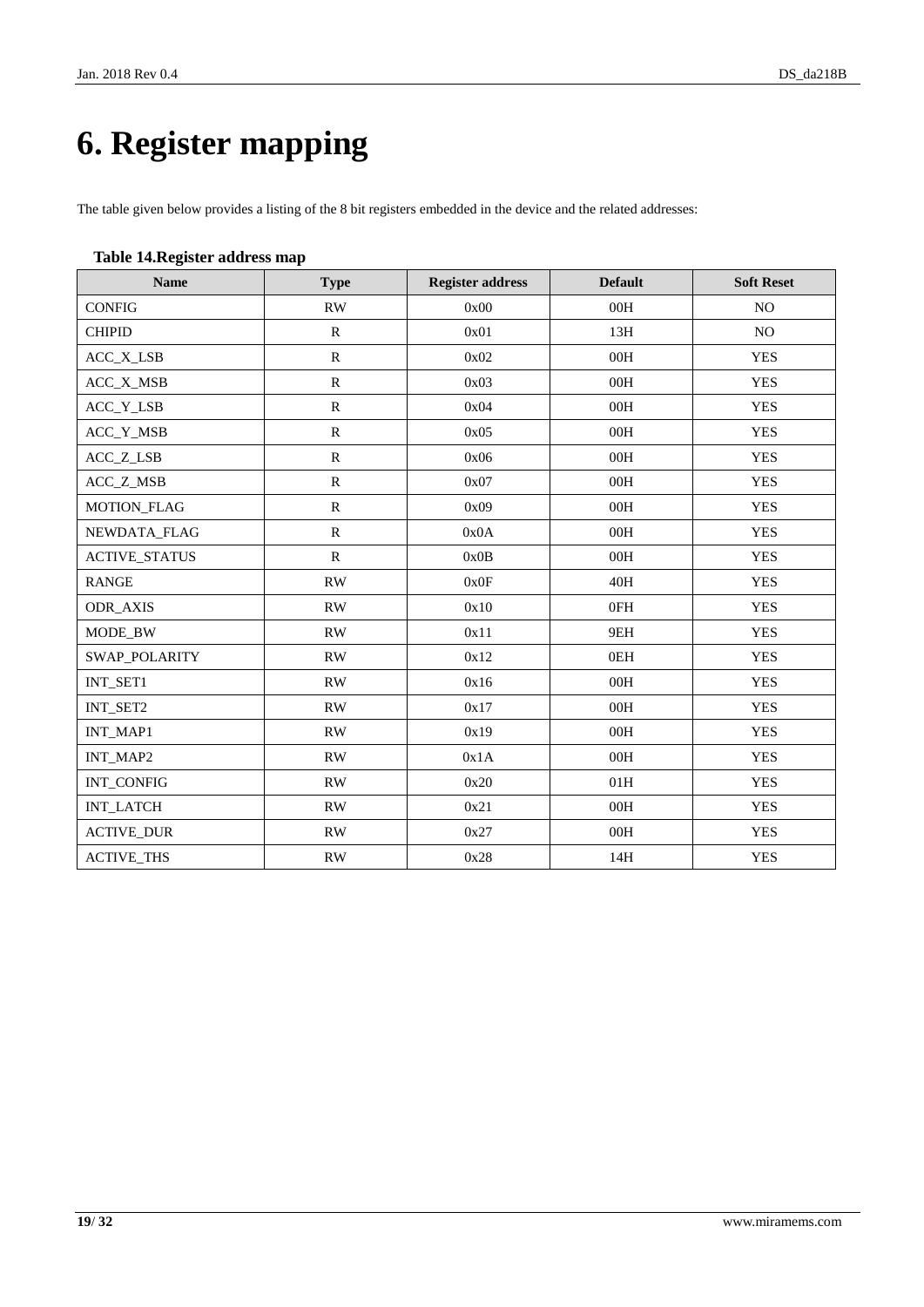# <span id="page-19-0"></span>**7. Registers description**

## <span id="page-19-1"></span>**7.1.CONFIG (00H)**

#### <span id="page-19-4"></span>**Table 15.CONFIG register**

Default data: 0x00 Type: RW

| unused | 11111000<br>usec | Reset<br>-SOF | $\mathbf{u}\mathbf{n}\mathbf{u}\mathbf{c}\mathbf{a}$<br>пизел | unused | Reset<br>SOT | าusec | . |
|--------|------------------|---------------|---------------------------------------------------------------|--------|--------------|-------|---|
|        |                  |               |                                                               |        |              |       |   |

#### <span id="page-19-5"></span>**Table 16.CONFIG description**

|                                                   | -                                                |
|---------------------------------------------------|--------------------------------------------------|
| $\mathbf{C}$<br>Soft<br>* Rese.<br>້<br>--------- | rocot<br><b>102</b><br><b>LESEL</b><br>--------- |
|                                                   |                                                  |

## <span id="page-19-2"></span>**7.2.CHIPID (01h)**

#### <span id="page-19-6"></span>**Table 17.CHIPID register**

| Default data: 0x13 Type: R |  |  |  |  |
|----------------------------|--|--|--|--|
|                            |  |  |  |  |

## <span id="page-19-3"></span>**7.3.ACC\_X\_LSB (02H), ACC\_X\_MSB (03H)**

X-axis acceleration data, the value is expressed in two complement byte and are left justified.

#### <span id="page-19-7"></span>**Table 18.ACC\_X\_LSB register**

| DI3<br>$DI^{\dagger}$<br>D[0]<br>DI2<br>unused<br>unuseo<br>1111162d<br>unused<br>anusca |
|------------------------------------------------------------------------------------------|
|------------------------------------------------------------------------------------------|

### <span id="page-19-8"></span>**Table 19.ACC\_X\_MSB register**

Default data: 0x00 Type: R

| D[10]<br>D[5]<br>DI4<br>D[9]<br>DI8'<br>DI7<br>D[6]<br>DI11<br>.<br>$\mathbf{r}$ and $\mathbf{r}$ and $\mathbf{r}$ and $\mathbf{r}$ |
|-------------------------------------------------------------------------------------------------------------------------------------|
|-------------------------------------------------------------------------------------------------------------------------------------|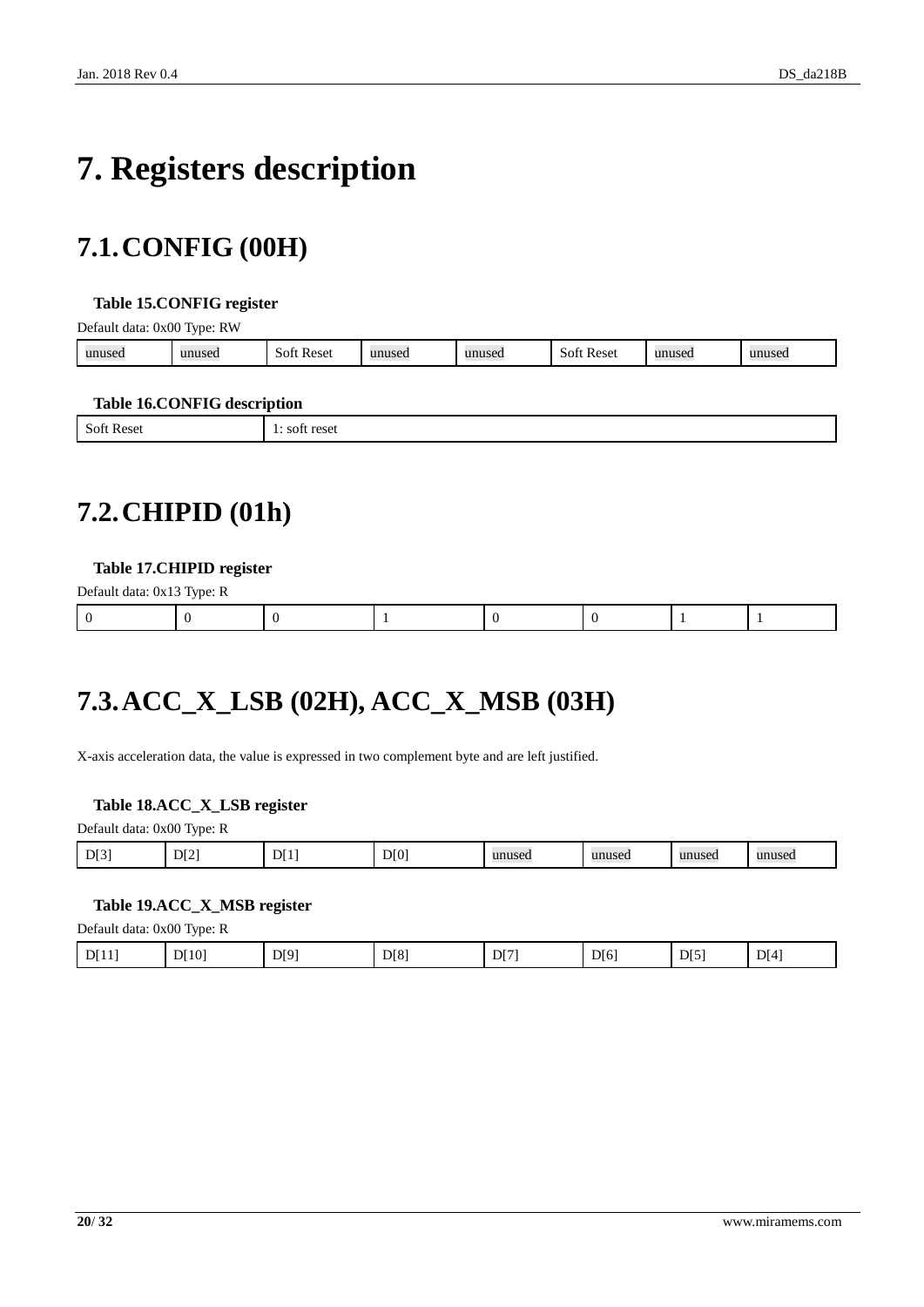# <span id="page-20-0"></span>**7.4.ACC\_Y\_LSB (04H), ACC\_Y\_MSB (05H)**

Y-axis acceleration data, the value is expressed in two complement byte and are left justified.

### <span id="page-20-3"></span>**Table 20.ACC\_Y\_LSB register**

Default data: 0x00 Type: R

| DT31<br>DI21<br>DI()<br>DI1<br>unused<br>unused<br>unused<br>unused |
|---------------------------------------------------------------------|
|---------------------------------------------------------------------|

#### <span id="page-20-4"></span>**Table 21.ACC\_Y\_MSB register**

Default data: 0x00 Type: R

| D[10]<br>D[4]<br>D[8]<br>D[5]<br>D[11]<br>D[9]<br>D[7]<br>D[6]<br>. |
|---------------------------------------------------------------------|
|---------------------------------------------------------------------|

## <span id="page-20-1"></span>**7.5.ACC\_Z\_LSB (06H), ACC\_Z\_MSB (07H)**

Z-axis acceleration data, the value is expressed in two complement byte and are left justified.

#### <span id="page-20-5"></span>**Table 22.ACC\_Z\_LSB register**

Default data: 0x00 Type: R

| D[3] | DI2 | DI1 | DI0 | unused | unused | unused | unused |
|------|-----|-----|-----|--------|--------|--------|--------|
|      |     |     |     |        |        |        |        |

### <span id="page-20-6"></span>**Table 23.ACC\_Z\_MSB register**

Default data: 0x00 Type: R

<span id="page-20-2"></span>

| D[9]<br>DT8<br>DI4<br>D[10]<br>D <sub>[1</sub><br>D[5]<br>$\mathbf{r}$<br>D[6]<br>DJ 111<br>. . |
|-------------------------------------------------------------------------------------------------|
|-------------------------------------------------------------------------------------------------|

### **7.6.MOTION\_FLAG (09H)**

### <span id="page-20-7"></span>**Table 24.MOTION\_FLAG register**

Default data: 0x00 Type: R

| 31011000<br>- 1nt<br>unused<br>unuseo<br>$\eta$ nnusc $\sim$<br>$\cdots$<br>33331004<br>$-$ act <sup>1</sup><br>uset.<br>$\sim$<br>. L<br>$\cdots$<br>$\cdots$ |
|----------------------------------------------------------------------------------------------------------------------------------------------------------------|
|----------------------------------------------------------------------------------------------------------------------------------------------------------------|

#### <span id="page-20-8"></span>**Table 25.MOTION\_FLAG register description**

| active int | 0:no active interrupt            |
|------------|----------------------------------|
|            | 1: active interrupt has occurred |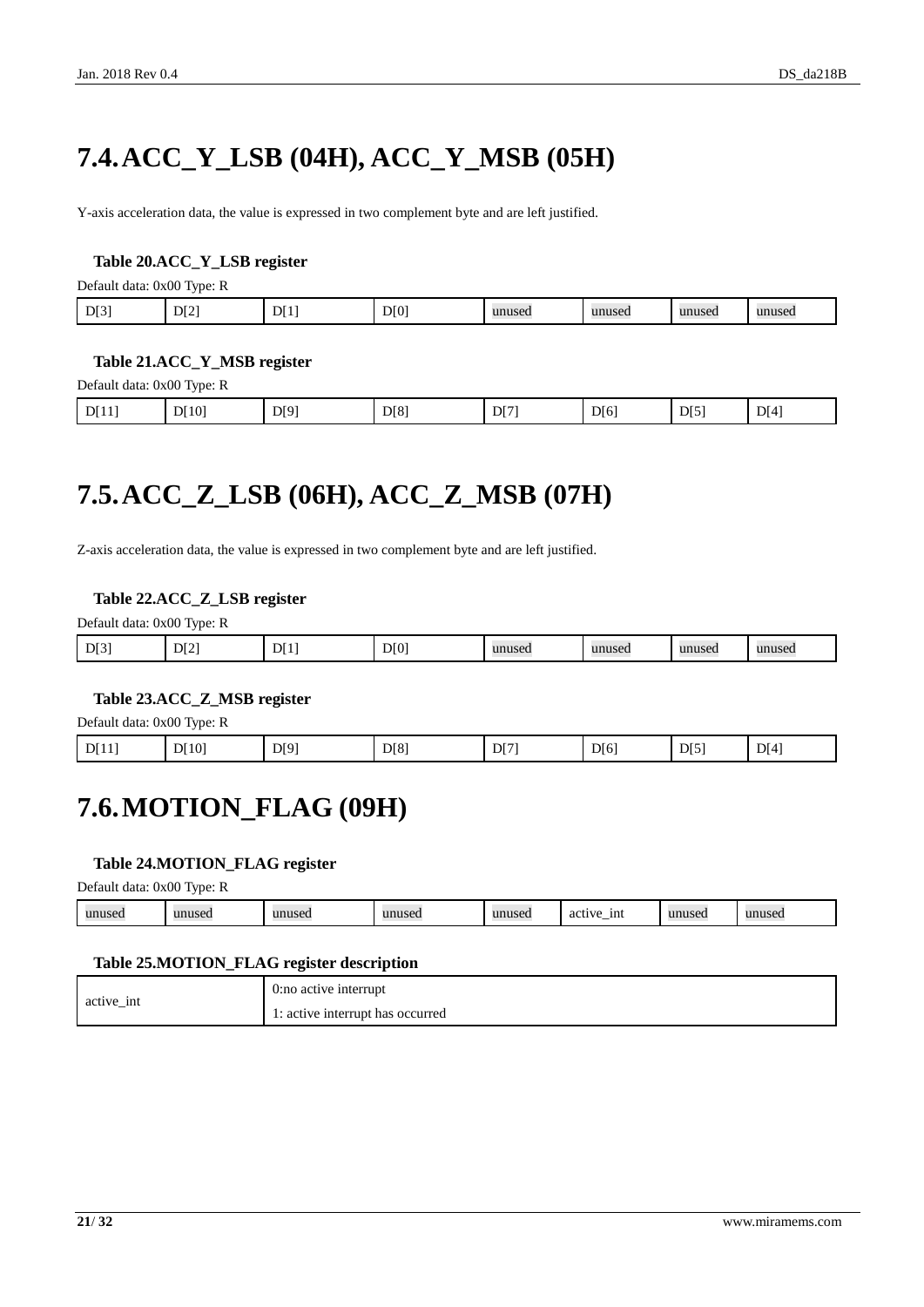# <span id="page-21-0"></span>**7.7.NEWDATA\_FLAG (0AH)**

### <span id="page-21-3"></span>**Table 26.NEWDATA\_FLAG register**

Default data: 0x00 Type: R

| unused | $\mathbf{u}$<br>useu | 1011000<br>14560 | unusea | unused | unused | 1111100<br>unuset. | new<br>1nt<br>data<br><u>_</u> |
|--------|----------------------|------------------|--------|--------|--------|--------------------|--------------------------------|
|        |                      |                  |        |        |        |                    |                                |

#### <span id="page-21-4"></span>**Table 27.NEWDATA\_FLAG register description**

|           | data interrupt<br>$0:$ no new |
|-----------|-------------------------------|
| _data_int | data interrupt has occurred   |
| new       | : new                         |

### <span id="page-21-1"></span>**7.8.ACTIVE\_STATUS (0BH)**

### <span id="page-21-5"></span>**Table 28.ACTIVE\_STATUS register**

Default data: 0x00 Type: R

| S1QD<br>unused<br>$ -$<br>unused<br>active<br>first<br>active<br>active<br>tırst<br><b>first</b><br>unuseo<br>unused<br>active<br>аcт<br>$\overline{\phantom{a}}$<br>$\overline{\phantom{a}}$<br>--<br>- |
|----------------------------------------------------------------------------------------------------------------------------------------------------------------------------------------------------------|
|----------------------------------------------------------------------------------------------------------------------------------------------------------------------------------------------------------|

### <span id="page-21-6"></span>**Table 29.ACTIVE\_STATUS register description**

|                | active sign: Sign of the 1st active interrupt.                  |  |  |  |  |  |
|----------------|-----------------------------------------------------------------|--|--|--|--|--|
| active sign    | $0:$ positive,                                                  |  |  |  |  |  |
|                | 1: negative                                                     |  |  |  |  |  |
| active first x | $0: X$ is not the triggering axis of the active interrupt       |  |  |  |  |  |
|                | 1: indicate $X$ is the triggering axis of the active interrupt. |  |  |  |  |  |
| active first y | $0: Y$ is not the triggering axis of the active interrupt       |  |  |  |  |  |
|                | 1: indicate Y is the triggering axis of the active interrupt.   |  |  |  |  |  |
|                | $0: Z$ is not the triggering axis of the active interrupt       |  |  |  |  |  |
| active first z | 1: indicate Z is the triggering axis of the active interrupt.   |  |  |  |  |  |

### <span id="page-21-2"></span>**7.9.RANGE (0FH)**

#### <span id="page-21-7"></span>**Table 30.RANGE register**

Default data: 0x40 Type: RW

| unused<br>unusea<br>unused | 111111<br>$\Omega$<br>unuset. | unuseo | 11111000<br>u sea | <b>.</b><br>ISI 1 | fs[0] |
|----------------------------|-------------------------------|--------|-------------------|-------------------|-------|
|----------------------------|-------------------------------|--------|-------------------|-------------------|-------|

### <span id="page-21-8"></span>**Table 31.RANGE register description**

|         | full scale  |
|---------|-------------|
|         | 00: $+/-2g$ |
| fs[1:0] | $01: +/-4g$ |
|         | $10:+/8g$   |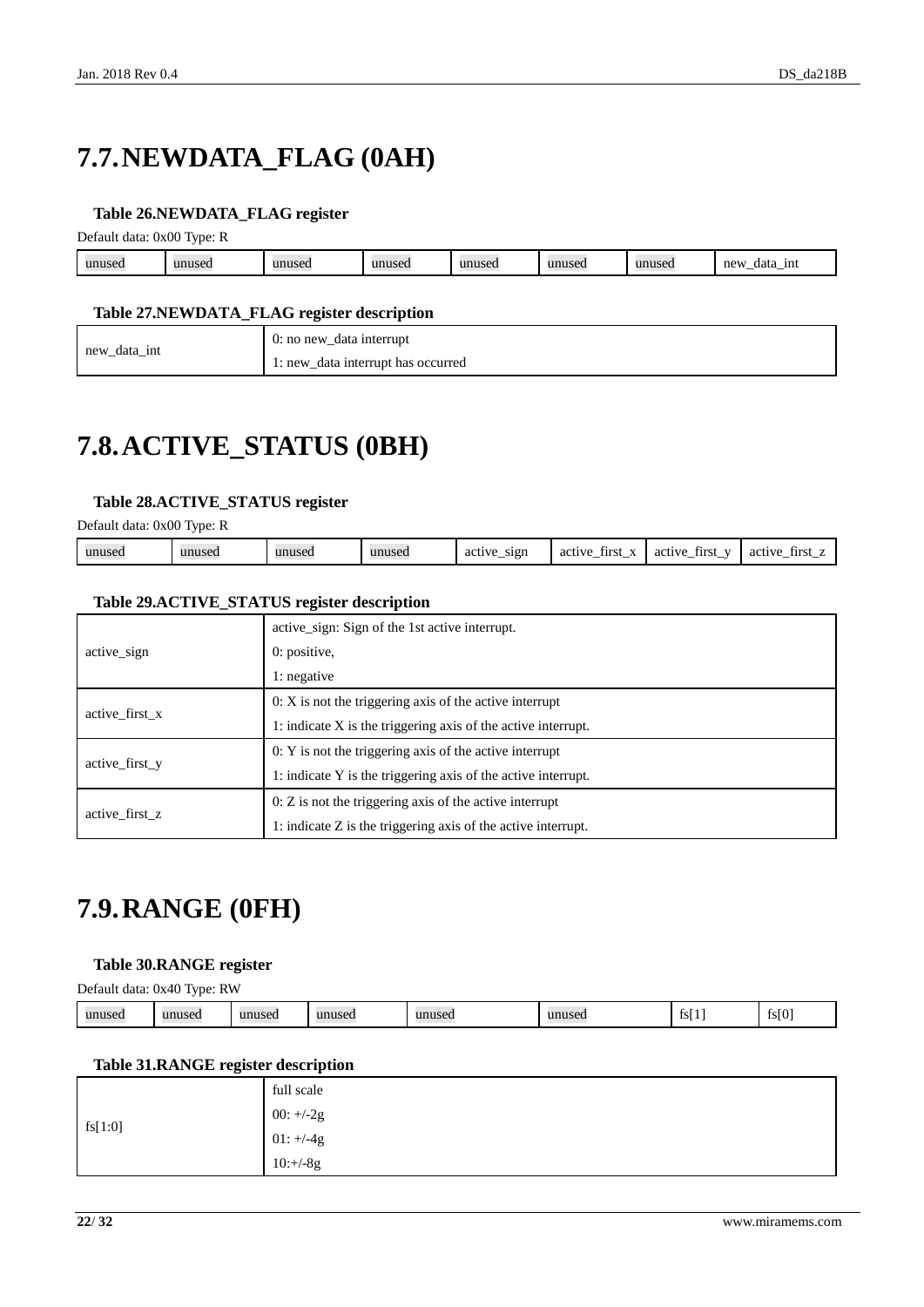## <span id="page-22-0"></span>**7.10. ODR\_AXIS (10H)**

### <span id="page-22-2"></span>**Table 32.ODR\_AXIS register**

Default data: 0x0F Type: RW

| - -    |        |        |        |        |                    |     |   |
|--------|--------|--------|--------|--------|--------------------|-----|---|
| unused | unused | unused | unused | ODR[3] | ODR <sub>[2]</sub> | ODR | ж |
|        |        |        |        |        |                    |     |   |

#### <span id="page-22-3"></span>**Table 33.ODR\_AXIS register description**

| ັ        | 0000: 1Hz         |
|----------|-------------------|
|          | 0001: 1.95Hz      |
|          | 0010: 3.9Hz       |
|          | 0011: 7.81Hz      |
|          | 0100: 15.63Hz     |
| ODR[3:0] | 0101: 31.25Hz     |
|          | 0110: 62.5Hz      |
|          | 0111: 125Hz       |
|          | 1000: 250Hz       |
|          | 1001: 500Hz       |
|          | 1010-1111: 1000Hz |

### <span id="page-22-1"></span>**7.11. MODE\_BW (11H)**

### <span id="page-22-4"></span>**Table 34.MODE\_BW register**

Default data: 0x9E Type: RW

| OFF<br>DW <sub>L</sub><br>.711<br>- | unused | unusea | unused | unused | <b>BWI</b><br>., | $\overline{1}$<br>- 181 | auto<br>en<br>$H\alpha\alpha r$<br>,,,,,,,,,<br>.<br> |
|-------------------------------------|--------|--------|--------|--------|------------------|-------------------------|-------------------------------------------------------|
|                                     |        |        |        |        |                  |                         |                                                       |

### <span id="page-22-5"></span>**Table 35.MODE\_BW register description**

| PWR_OFF      | 0: normal mode                                                                                |  |  |  |  |
|--------------|-----------------------------------------------------------------------------------------------|--|--|--|--|
|              | 1: suspend mode                                                                               |  |  |  |  |
|              | Bandwidth                                                                                     |  |  |  |  |
| BW[1:0]      | $00/11:500\text{hz}$                                                                          |  |  |  |  |
|              | 01:250                                                                                        |  |  |  |  |
|              | 10:100                                                                                        |  |  |  |  |
|              | 0: working the current ODR state all the way                                                  |  |  |  |  |
| autosleep_en | 1: Working at 12.5hz in inactive state, automatic switched to normal mode during active state |  |  |  |  |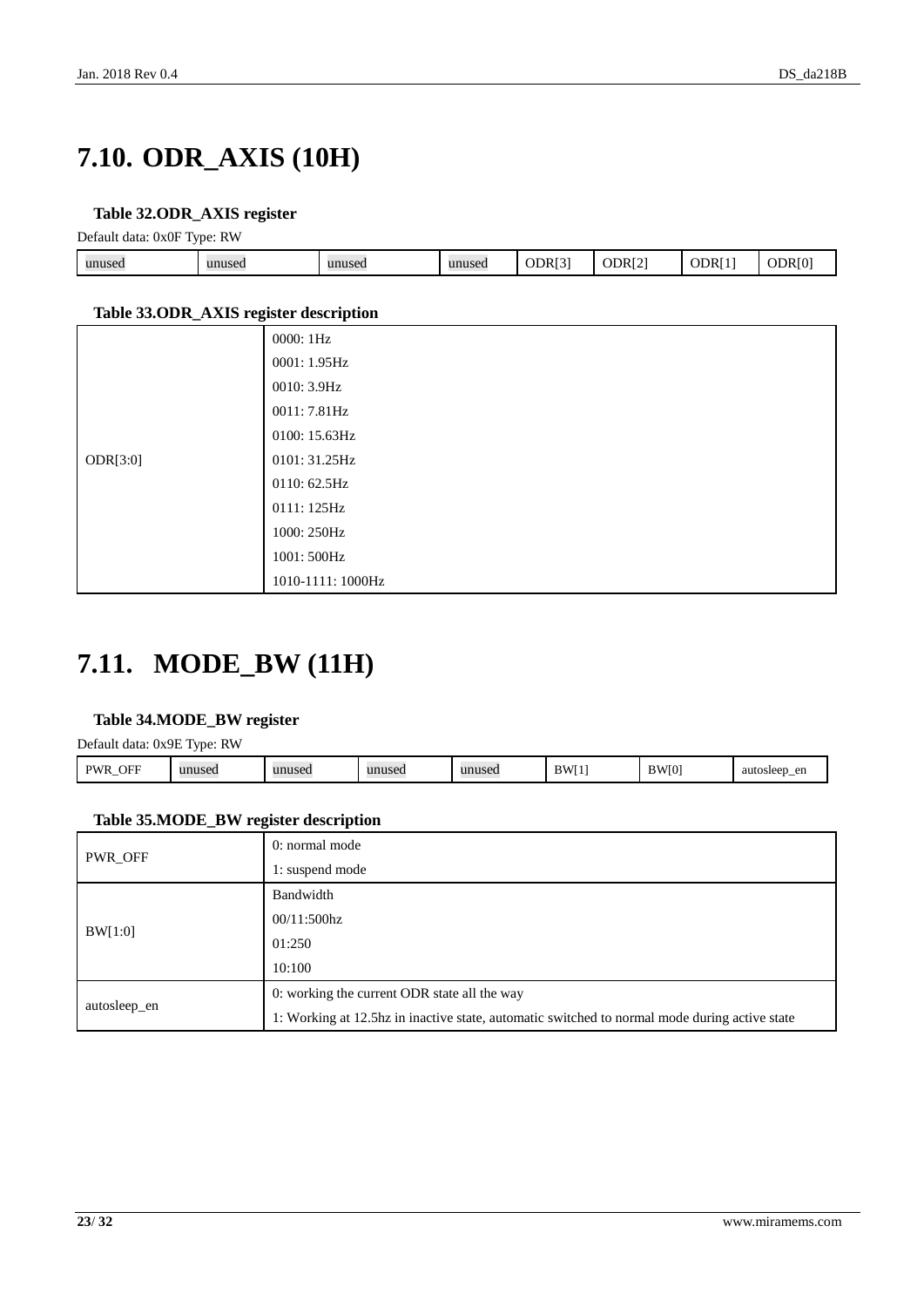# <span id="page-23-0"></span>**7.12. SWAP\_POLARITY (12H)**

### <span id="page-23-2"></span>**Table 36.SWAP\_POLARITY register**

Default data: 0x0E Type: RW

Swap & Polarity register is OTP register too, OTP address: 0x13

| $\mathbf{v}$<br>polarity<br>swar<br>unused<br>unused<br>oolarit<br>unusea<br>.Jarity -<br>unused<br>ruscu<br>$\overline{1}$<br>-<br><u>—</u><br>_<br>_ |
|--------------------------------------------------------------------------------------------------------------------------------------------------------|
|--------------------------------------------------------------------------------------------------------------------------------------------------------|

#### <span id="page-23-3"></span>**Table 37.SWAP\_POLARITY register description**

| X polarity | 0: remain the polarity of X-axis.                 |
|------------|---------------------------------------------------|
|            | 1: reverse the polarity of X-axis.                |
|            | 0: remain the polarity of Y-axis.                 |
| Y_polarity | 1: reverse the polarity of Y-axis.                |
|            | 0: remain the polarity of Z-axis.                 |
| Z_polarity | 1: reverse the polarity of Z-axis.                |
|            | 0: Don't need swap the output data for $X/Y$ axis |
| $X_Y$ swap | 1: swap the output data for X/Y axis.             |

## <span id="page-23-1"></span>**7.13. INT\_SET1 (16H)**

### <span id="page-23-4"></span>**Table 38.INT\_SET1 register**

Default data: 0x00 Type: RW

|                      | _______ |        |        |        |                                    |                     |                                       |
|----------------------|---------|--------|--------|--------|------------------------------------|---------------------|---------------------------------------|
| <b>INT</b><br>source | unused  | unused | unused | unused | en<br>1nt<br>active<br>-___<br>$-$ | en<br>active<br>1nt | en<br>1nt<br>active<br>$\cdot$<br>. — |
|                      |         |        |        |        |                                    |                     |                                       |

### <span id="page-23-5"></span>**Table 39.INT\_SET1 register description**

|                 | 0:unfiltered data                               |  |  |  |  |  |
|-----------------|-------------------------------------------------|--|--|--|--|--|
| INT_source      | 1: filtered data (ODR)                          |  |  |  |  |  |
| active int en z | 0: disable the active interrupt for the z axis. |  |  |  |  |  |
|                 | 1: enable the active interrupt for the z axis.  |  |  |  |  |  |
|                 | 0: disable the active interrupt for the y axis. |  |  |  |  |  |
| active int en y | 1: enable the active interrupt for the y axis.  |  |  |  |  |  |
| active int en x | 0: disable the active interrupt for the x axis. |  |  |  |  |  |
|                 | 1: enable the active interrupt for the x axis.  |  |  |  |  |  |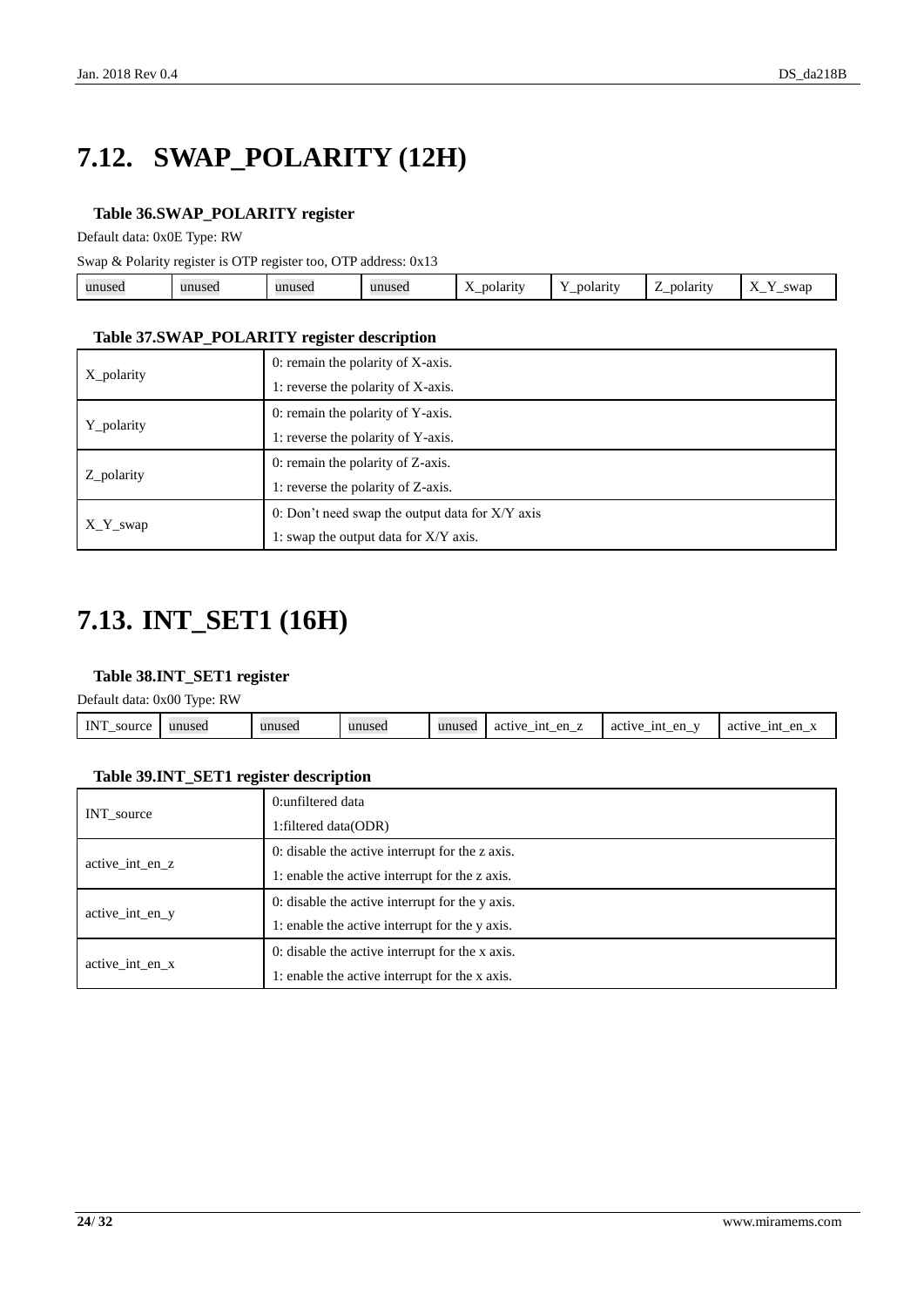# <span id="page-24-0"></span>**7.14. INT\_SET2 (17H)**

### <span id="page-24-3"></span>**Table 40.INT\_SET2 register**

Default data: 0x00 Type: RW

|        | . .          |        |                                             |          |                                   |              |
|--------|--------------|--------|---------------------------------------------|----------|-----------------------------------|--------------|
| unused | $\mathbf{u}$ | unused | en<br>new<br>1nt<br>data<br><u>_</u><br>$-$ | 1111100t | 1111100<br><b><i>FILLS</i>CL.</b> | 1100<br>wuse |
|        |              |        |                                             |          |                                   |              |

### <span id="page-24-4"></span>**Table 41.INT\_SET2 register description**

| new data int en | 0: disable the new data interrupt. |
|-----------------|------------------------------------|
|                 | 1: enable the new data interrupt.  |

## <span id="page-24-1"></span>**7.15. INT\_MAP1 (19H)**

### <span id="page-24-5"></span>**Table 42.INT\_MAP1 register**

Default data: 0x00 Type: RW

| $N^{\prime}$<br>unuse.<br>1111100<br>unuse<br>0.01117<br>3.3.45<br>a<br>wa<br>$\cdots$<br>--<br>.<br>$\sim$ $\sim$ |
|--------------------------------------------------------------------------------------------------------------------|
|--------------------------------------------------------------------------------------------------------------------|

### <span id="page-24-6"></span>**Table 43.INT\_MAP1 register description**

| INT active | $\blacksquare$ 0: doesn't mapping active interrupt to INT |
|------------|-----------------------------------------------------------|
|            | 1: mapping active interrupt to INT                        |

### <span id="page-24-2"></span>**7.16. INT\_MAP2 (1AH)**

#### <span id="page-24-7"></span>**Table 44.INT\_MAP2 register**

Default data: 0x00 Type: RW

| <b>TNIT</b><br>unused<br>unused<br>unused<br>unused<br>mne<br>new<br>unused<br>unusec<br>1113<br>data<br>musec<br><br> |
|------------------------------------------------------------------------------------------------------------------------|
|------------------------------------------------------------------------------------------------------------------------|

#### <span id="page-24-8"></span>**Table 45.INT\_MAP2 register description**

| INT_new_data | $\overline{0}$ : doesn't mapping new data interrupt to INT |
|--------------|------------------------------------------------------------|
|              | 1: mapping new data interrupt to INT                       |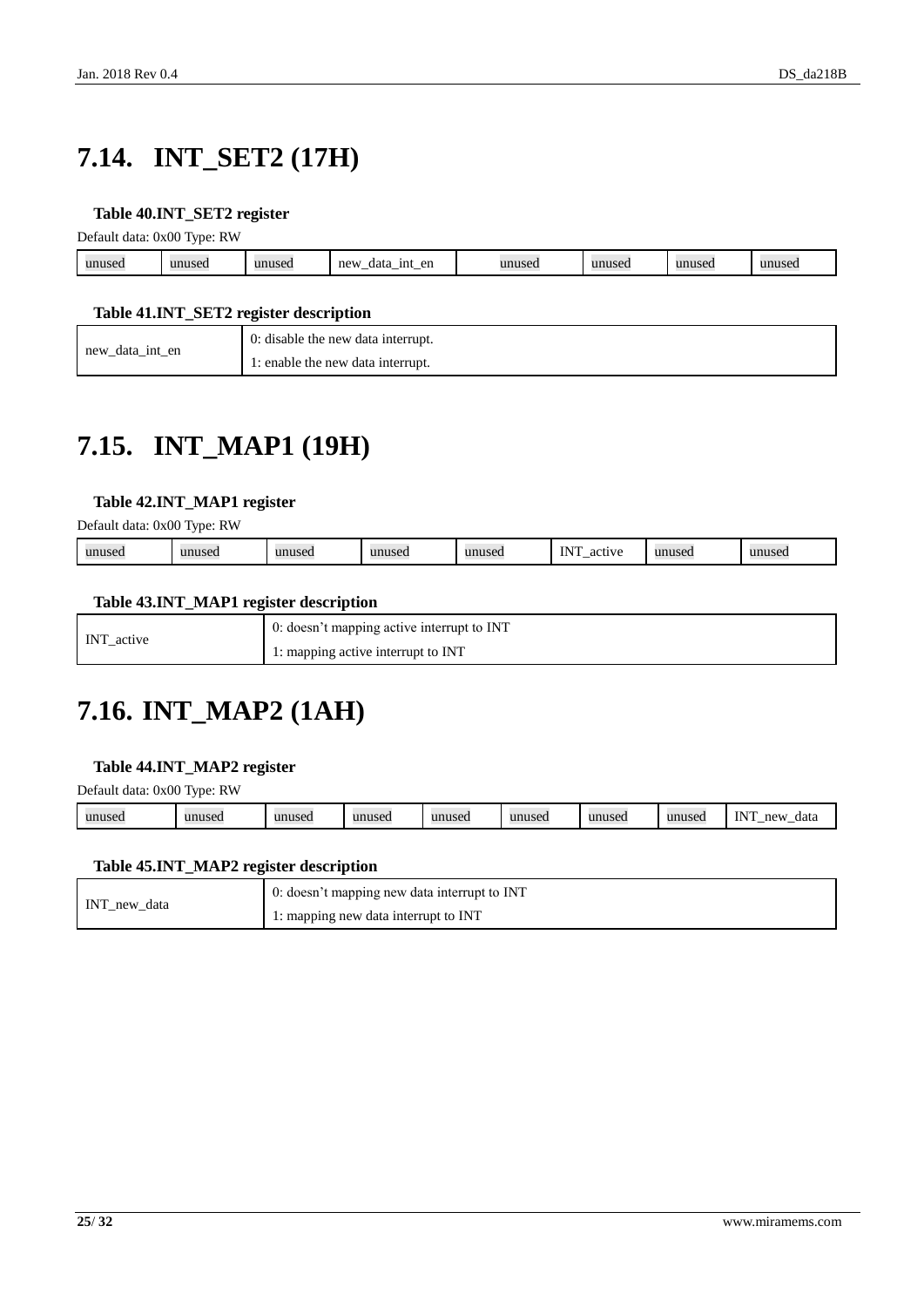# <span id="page-25-0"></span>**7.17. INT\_CONFIG (20H)**

### <span id="page-25-2"></span>**Table 46.INT\_CONFIG register**

Default data: 0x01 Type: RW

| <b>D</b><br>1nt<br>Reset_1 | musea | unused | unused | nusea - | 111100<br>use | -- --<br>$\alpha$ | <b>INT</b><br>IV. |  |
|----------------------------|-------|--------|--------|---------|---------------|-------------------|-------------------|--|
|                            |       |        |        |         |               |                   |                   |  |

### <span id="page-25-3"></span>**Table 47.INT\_CONFIG register description**

| Reset int | Write'1' to reset all latched int.       |  |  |  |
|-----------|------------------------------------------|--|--|--|
| INT od    | 0: select push-pull output for INT       |  |  |  |
|           | 1: selects OD output for INT             |  |  |  |
|           | 0: selects active level low for pin INT  |  |  |  |
| INT lvl   | 1: selects active level high for pin INT |  |  |  |

### <span id="page-25-1"></span>**7.18. INT\_LATCH (21H)**

### <span id="page-25-4"></span>**Table 48.INT\_LATCH register**

Default data: 0x00 Type: RW

| unused | unused | unused | unused | <b>TAIRDEAT</b><br>N<br>latch<br>-------_- | TNTPCTA<br>ΙN<br>latch<br>$\overline{\phantom{0}}$ | VTI 11<br>latch<br><br>. | <b>INTIO</b><br>latch<br>. |
|--------|--------|--------|--------|--------------------------------------------|----------------------------------------------------|--------------------------|----------------------------|

### <span id="page-25-5"></span>**Table 49.INT\_LATCH register description**

|                  | 0000: non-latched             |
|------------------|-------------------------------|
|                  | 0001: temporary latched 250ms |
|                  | 0010: temporary latched 500ms |
|                  | 0011: temporary latched 1s    |
|                  | 0100: temporary latched 2s    |
|                  | 0101: temporary latched 4s    |
|                  | 0110: temporary latched 8s    |
|                  | 0111: latched                 |
| $latch_NTT[3:0]$ | 1000: non-latched             |
|                  | 1001: temporary latched 1ms   |
|                  | 1010: temporary latched 1ms   |
|                  | 1011: temporary latched 2ms   |
|                  | 1100: temporary latched 25ms  |
|                  | 1101: temporary latched 50ms  |
|                  | 1110: temporary latched 100ms |
|                  | 1111: latched                 |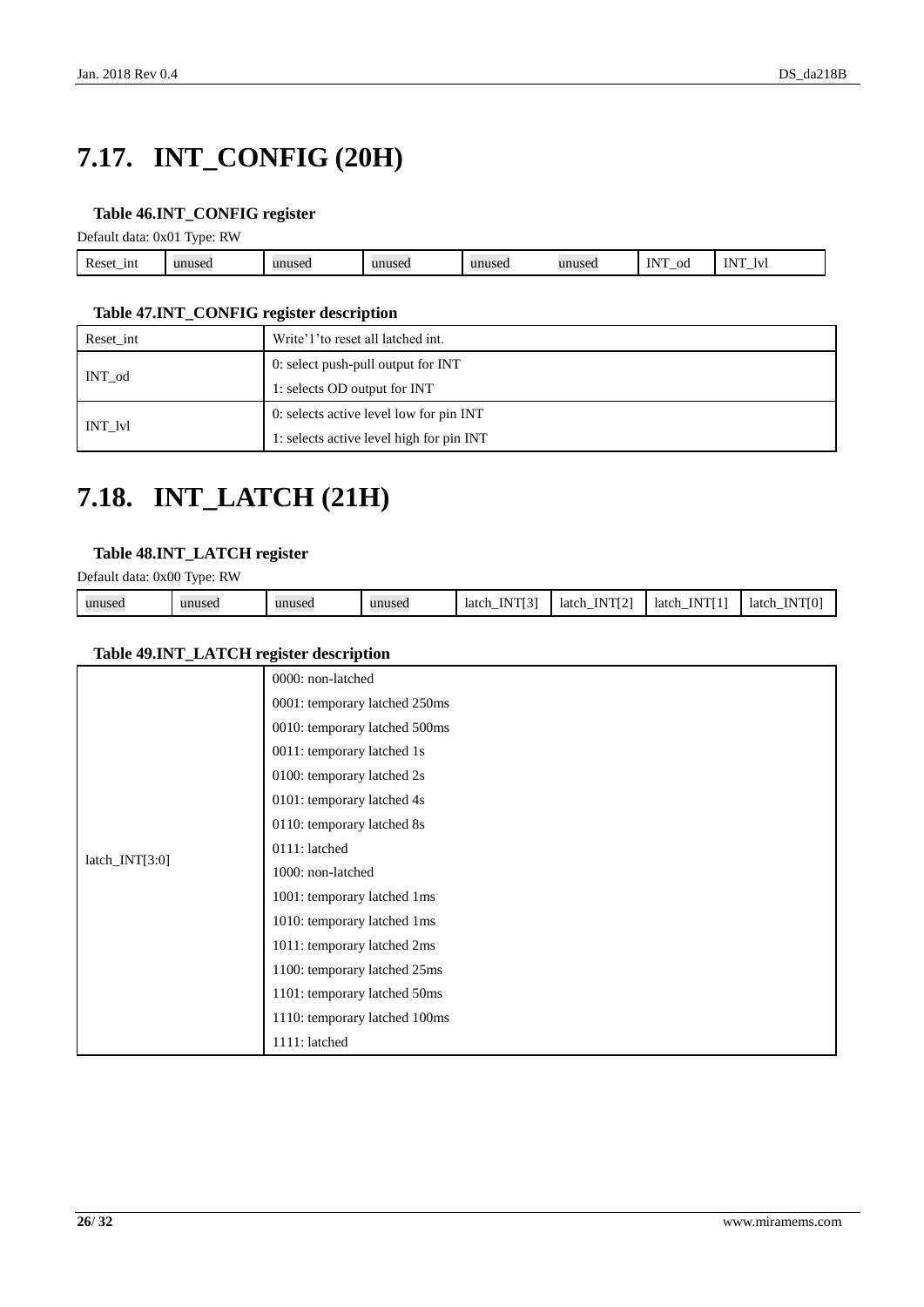# <span id="page-26-0"></span>**7.19. ACTIVE\_DUR (27H)**

### <span id="page-26-2"></span>**Table 50.ACTIVE\_DUR register**

Default data: 0x00 Type: RW

| - -<br>inactive<br>dur'<br>$\overline{\phantom{a}}$ | <b>EA3</b><br>mactive<br>durl 2<br>$\overline{\phantom{a}}$ | .<br>mactive<br>dur'<br>$\overline{\phantom{a}}$ | dur[0]<br>mactive<br>- | ro 3<br>dur<br>active<br>$\overline{\phantom{a}}$ | ro:<br>dur12<br>activ<br>$\overline{\phantom{a}}$ | dur<br>active<br>$\overline{\phantom{a}}$ | ro <sup>x</sup><br>durll<br>activ<br>- |
|-----------------------------------------------------|-------------------------------------------------------------|--------------------------------------------------|------------------------|---------------------------------------------------|---------------------------------------------------|-------------------------------------------|----------------------------------------|
|                                                     |                                                             |                                                  |                        |                                                   |                                                   |                                           |                                        |

### <span id="page-26-3"></span>**Table 51.ACTIVE\_DUR register description**

| inactive_dur[4:0]   | inactive duration time = $(inactive\_dur + 1)*ODR\_period$              |
|---------------------|-------------------------------------------------------------------------|
| $\arctive_dur[4:0]$ | active duration time = $(\text{active\_dur} + 1)^* \text{ ODR\_period}$ |

## <span id="page-26-1"></span>**7.20. ACTIVE\_THS (28H)**

### <span id="page-26-4"></span>**Table 52.ACTIVE\_THS register**

Default data: 0x14 Type: RW

|                           | ___               |                    |                    |                                   |                             |                |                    |
|---------------------------|-------------------|--------------------|--------------------|-----------------------------------|-----------------------------|----------------|--------------------|
| $\sim$ th $[7]$<br>active | [6]<br>active the | th $[5]$<br>active | th $[4]$<br>active | $\lceil 3 \rceil$<br>active<br>th | $\sqrt{21}$<br>th<br>active | th I<br>active | th $[0]$<br>active |
|                           |                   |                    |                    |                                   |                             |                |                    |

### <span id="page-26-5"></span>**Table 53.ACTIVE\_THS register description**

|                   | Threshold of active interrupt=active_th*K(mg) |
|-------------------|-----------------------------------------------|
|                   | $K = 3.91(2g \text{ range})$ ,                |
| active th $[7:0]$ | $K = 7.81(4g \text{ range})$ ,                |
|                   | $K=15.625(8g \text{ range})$ ,                |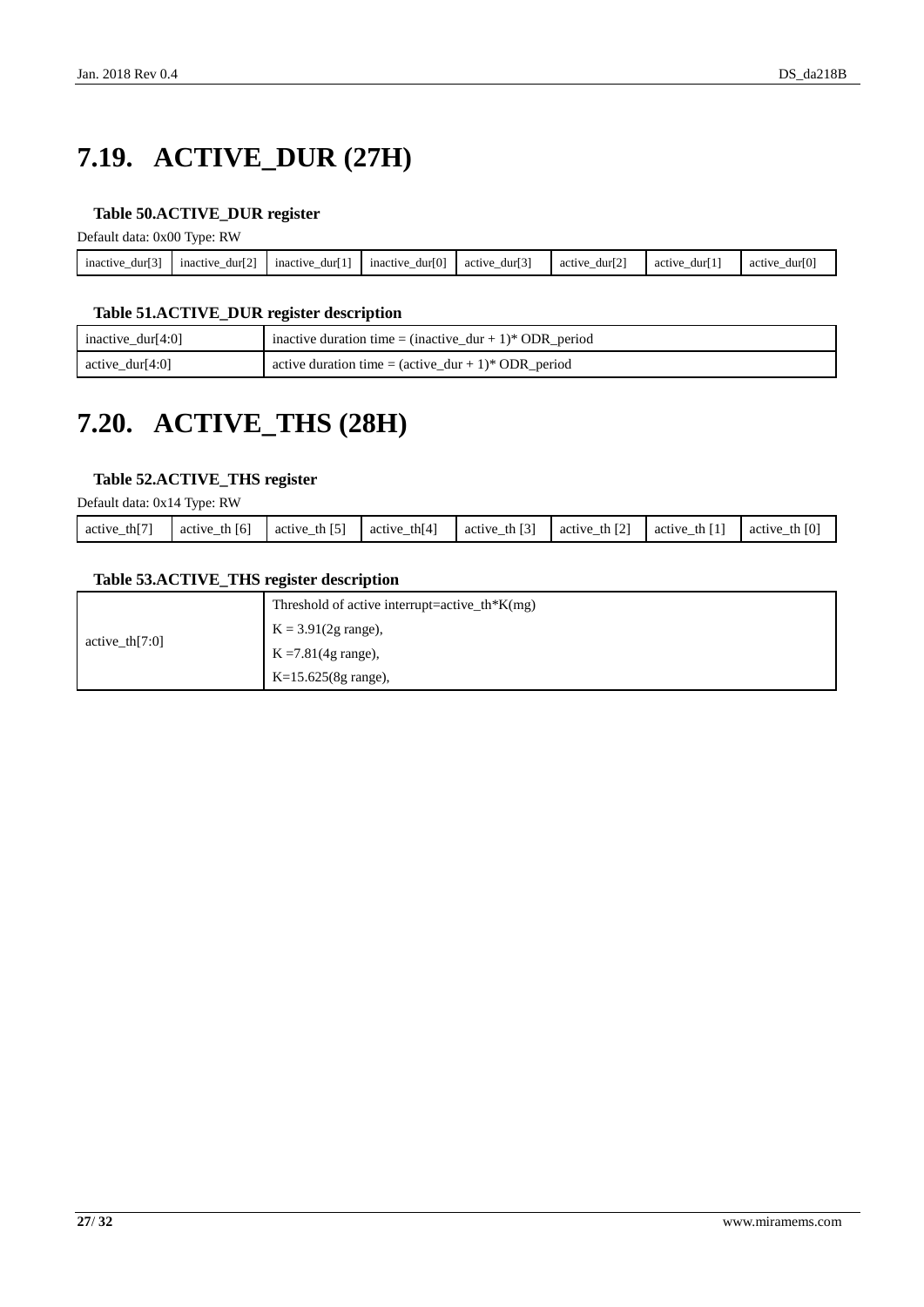# <span id="page-27-0"></span>**8. Package information**

# <span id="page-27-1"></span>**8.1.Outline dimensions**

The sensor housing is a standard LGA package. Its dimensions are the following:



| COMMON DIMENSIONS(MM) |                     |          |      |  |  |
|-----------------------|---------------------|----------|------|--|--|
| PKG.                  | W:VERYVERY THIN     |          |      |  |  |
| REF.                  | NOM.<br>MIN.<br>MAX |          |      |  |  |
| А                     | 0.82                | 0.9      | 0.98 |  |  |
| A1(SUBSTRATE)         |                     | 200 REF. |      |  |  |
|                       | 1.9                 |          | 2.1  |  |  |
|                       | 1.9                 |          | 2.1  |  |  |

<span id="page-27-2"></span>**Figure 8 12 Pin LGA Mechanical data and package dimensions**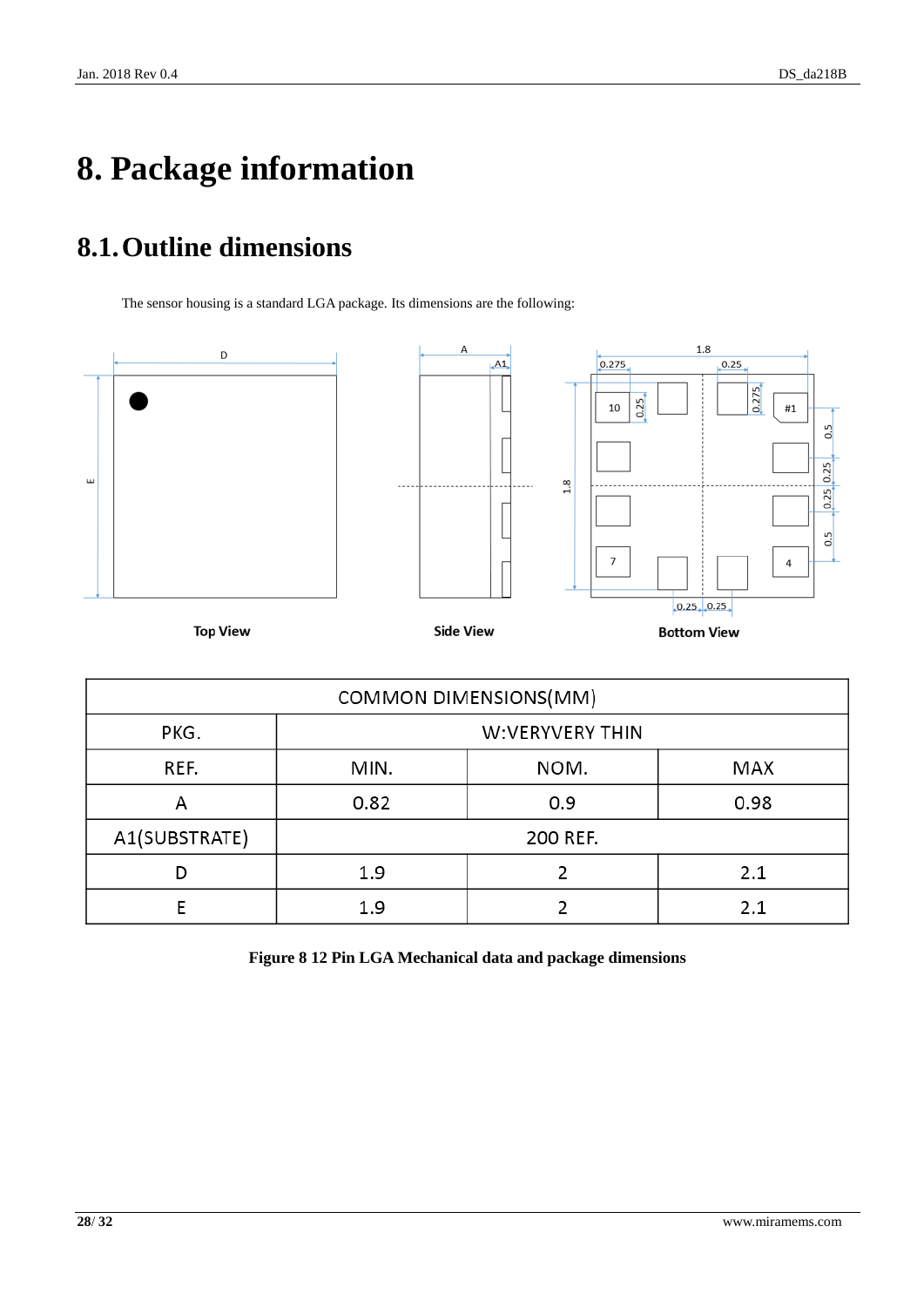# <span id="page-28-0"></span>**8.2.Landing pattern recommendation**

For the design of the landing patterns, we recommend the following dimensioning:



### <span id="page-28-1"></span>**Figure 9 landing patterns; dimensions in mm**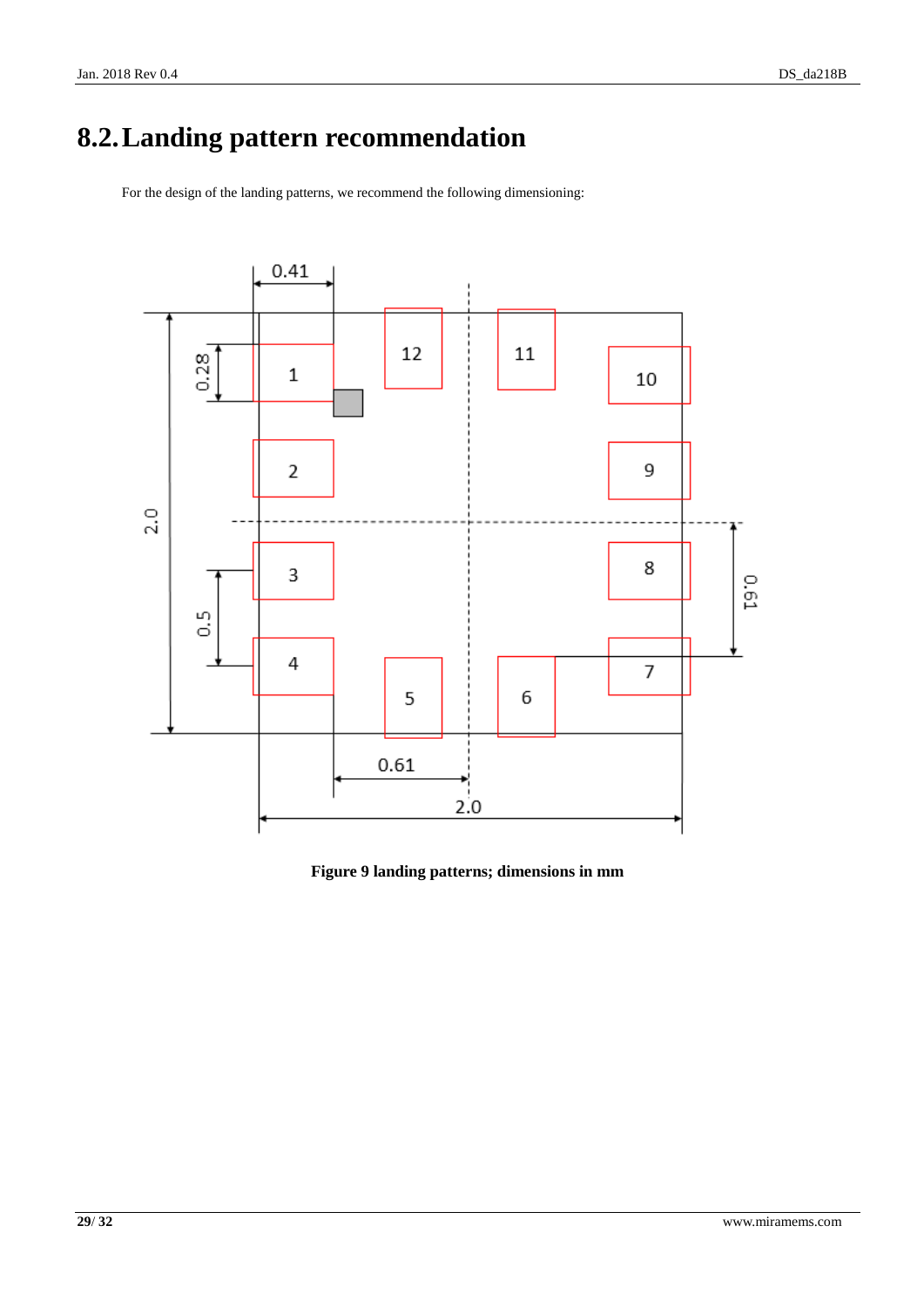### <span id="page-29-0"></span>**8.3.Tape and reel specification**

The da218B is shipped in a standard pizza box

The box dimension for 1 reel is: L x W x H =  $35cm x 35cm x 5cm$ 

da218B quantity: 5000pcs per reel, please handle with care.



<span id="page-29-1"></span>**Figure 10 Tape and reel dimension in mm**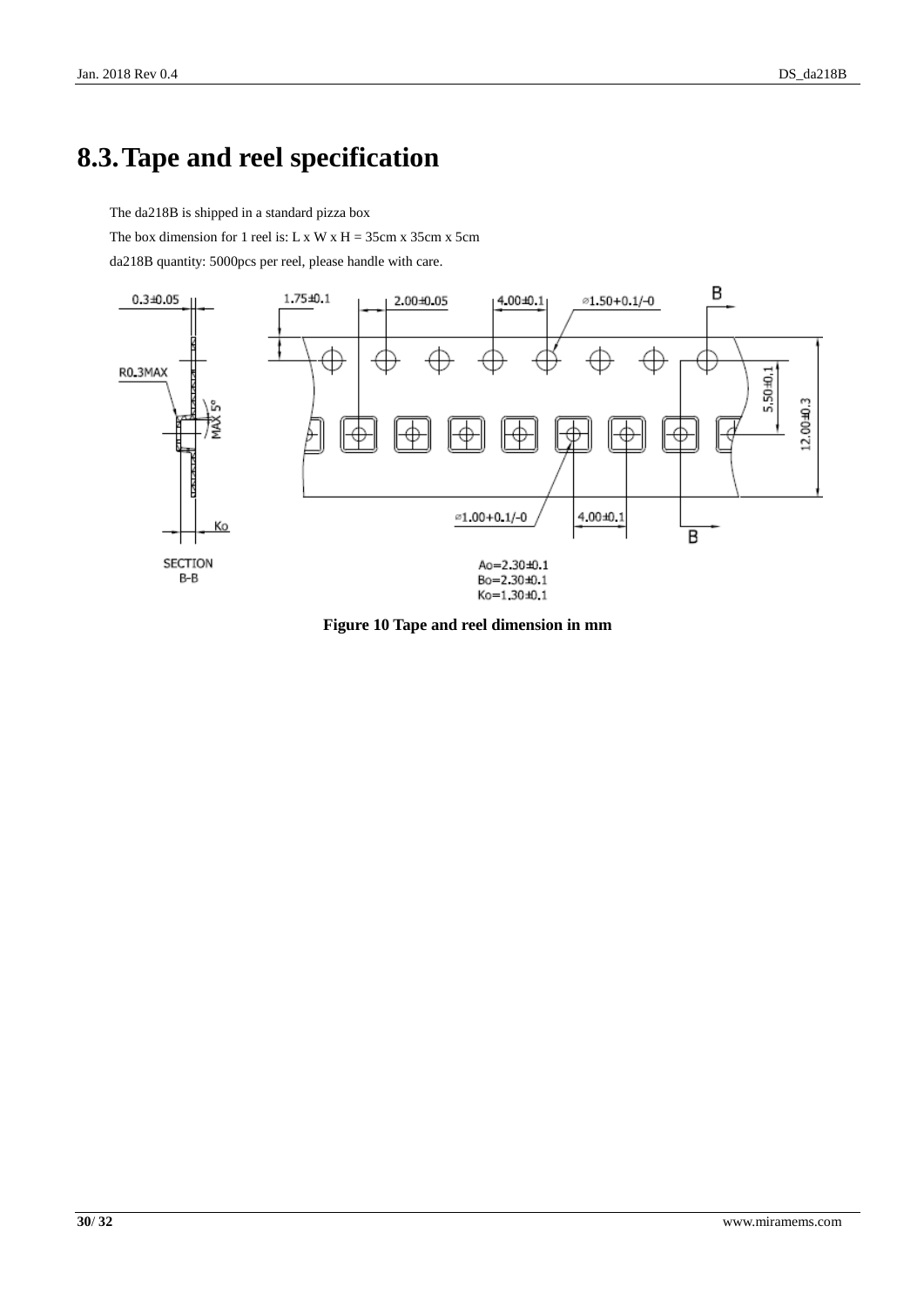# <span id="page-30-0"></span>**9. Reliability**

The qualification condition of MiraMEMS's products is based on the stress test qualification for integrated circuits, JEDEC JESD47H.01 Standard. The test summary is listed below.

#### <span id="page-30-1"></span>**Table 54.Accelerated Life Tests**

| <b>Test</b>                                  | Condition                      | <b>Oty/lot</b> | Lot | Acc/Rej | <b>Result</b> |
|----------------------------------------------|--------------------------------|----------------|-----|---------|---------------|
| High Temperature Storage (HTS)*              | 150C, 1000hrs                  | 77             |     | 0/1     | <b>PASS</b>   |
|                                              | JEDEC JESD22-A103D Condition A |                |     |         |               |
| High Temperature Operating Life Test (HTOL)* | 125C, 1000hrs, 3.63V biased    | 77             |     | 0/1     | <b>PASS</b>   |
|                                              | JEDEC JESD22-A108D             |                |     |         |               |
| Highly Accelerated Stress Test (uHAST)*      | 130C/85%, 96hrs                | 77             |     | 0/1     | <b>PASS</b>   |
|                                              | JEDEC JESD22-A118A Condition A |                |     |         |               |

\*Tests are preceded by MSL3 preconditioning in accordance with JEDEC JESD22-A113F

#### <span id="page-30-2"></span>**Table 55.Component Level Tests**

| <b>Test</b>               | <b>Condition</b>                             | Qty/lot | Lot          | Acc/Rej | <b>Result</b> |
|---------------------------|----------------------------------------------|---------|--------------|---------|---------------|
| Preconditioning(MSL3)     | 24hrs HTSL (125C) ->192Hrs WHTSL             | 77      | 3            | 0/1     | <b>PASS</b>   |
|                           | $(30C/60\% RH) + 3x$ PbFree Reflow, 260C max |         |              |         |               |
|                           | JEDEC JESD22-A113F                           |         |              |         |               |
| Temperature Cycle*        | $-40C-85C$ (air to air) 500 cycles           | 77      | 3            | 0/1     | <b>PASS</b>   |
|                           | JEDEC JESD22-A104D                           |         |              |         |               |
|                           | Condition N                                  |         |              |         |               |
| <b>Shock Test</b>         | $10000G/0.2ms$ , $X/Y/Z$ 5 time/ direction   | 10      | 3            | 0/1     | <b>PASS</b>   |
|                           | JEDEC JESD22-B104C                           |         |              |         |               |
| <b>Vibration Test</b>     | sweep 20-2000Hz,                             | 10      | 2            | 0/1     | <b>PASS</b>   |
|                           | 4 times/direction                            |         |              |         |               |
|                           | JEDEC JESD22-B103B Condition 1               |         |              |         |               |
|                           | 60Hz_32h/direction                           |         |              |         |               |
| <b>ESD Susceptibility</b> | 2000V (HBM) JEDEC JS-001-2012                | 6       | 1            | 0/1     | <b>PASS</b>   |
|                           | 200V (MM) JEDEC JESD22-A115C                 | 6       | 1            | 0/1     | <b>PASS</b>   |
|                           | 500V (CDM) JEDEC JESD22-C101E                | 6       | 1            | 0/1     | <b>PASS</b>   |
| Latch-up                  | $\rightarrow$ +/-2Vcc, max                   | 6       | $\mathbf{1}$ | 0/1     | <b>PASS</b>   |
|                           | $\rightarrow$ +/-2lcc, max                   |         |              |         |               |
|                           | <b>JEDEC JESD-78D</b>                        |         |              |         |               |

\*Tests are preceded by MSL3 preconditioning in accordance with JEDEC JESD22-A113F